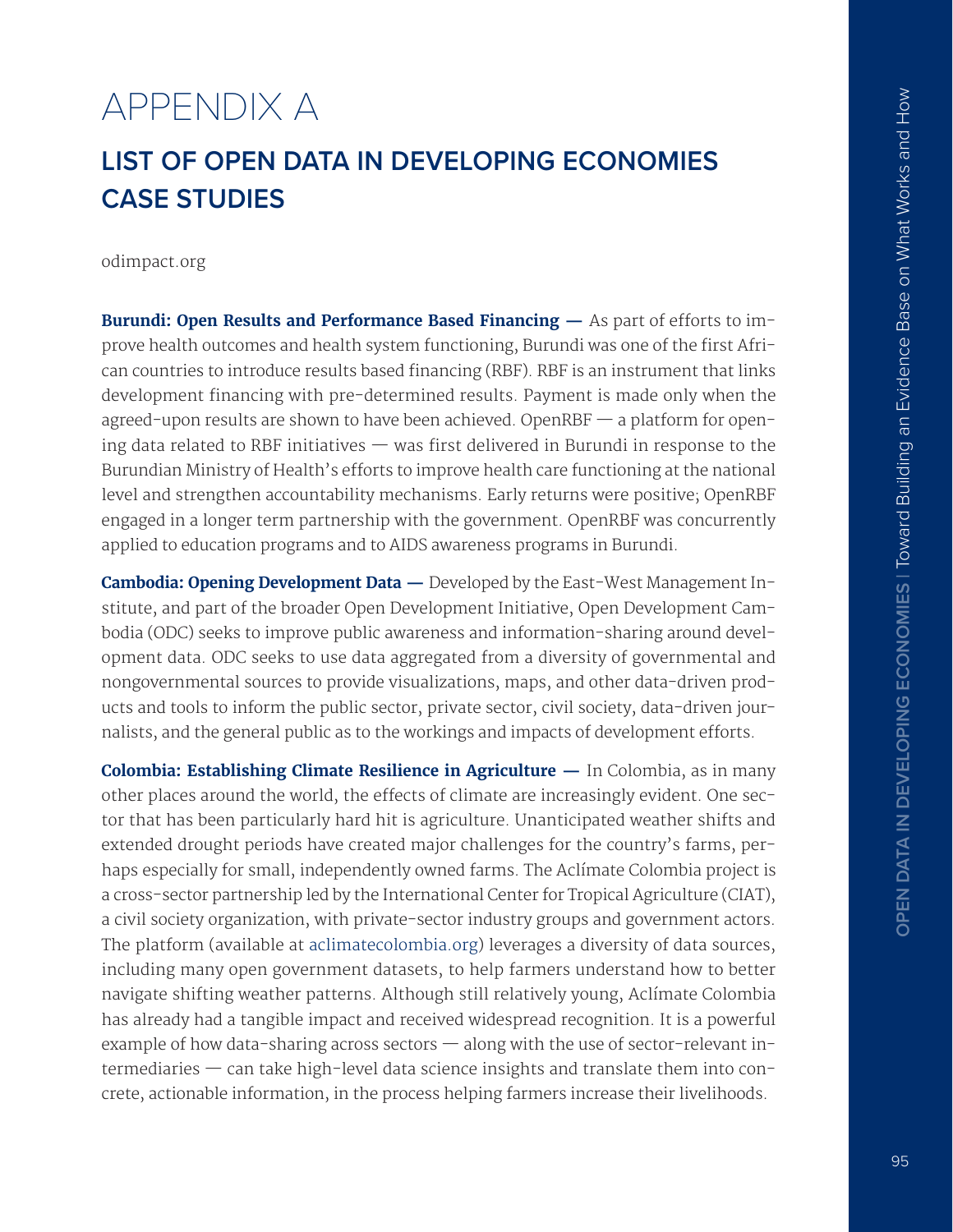**Ghana: Empowering Smallholder Farmers —** Esoko is a simple but powerful communication tool for businesses, government, NGOs, and others to connect with farmers. Esoko is a for-profit company that maintains close relationships with the public sector. Managed from its main office in the capital city of Accra, Esoko is principally directed at businesses, while individual farmers only constitute its secondary group of interest. Nevertheless, the information that Esoko provides to farmers by repackaging data from diferent sources (including government and crowdsourced data) and disseminating the information via mobile phones with call-center support in local languages, has the potential to be of benefit to farmers. One of the principal objectives of Esoko has always been to empower smallholder farmers.

**India: Open Energy Data —** In 2007, The Prayas Energy Group (PEG), an Indian NGO, launched the Electricity Supply Monitoring Initiative (ESMI) to collect real-time power quality information by installing Electricity Supply Monitors (ESM) in various locations in the city of Pune, India. The initiative was part of an ongoing effort by consumer groups and regulators in the Indian state of Maharashtra to monitor power quality after numerous complaints about frequent interruptions and power outages. Having been involved in evidence-based advocacy in the Indian power sector since the early 1990s, Prayas was aware of these issues and created the ESM initiative in line with its "proactive approach to point out gross inefficiencies" and to bring Transparency, Accountability and informed Participation (TAP) to the power sector. The organization has also carried out numerous regulatory and policy interventions covering areas such as capacity addition, capital expenditure in transmission and distribution, and service delivery to unelectrifed consumers.

Jamaica: Open Data to Benefit Tourism - Like much of the Caribbean, the Jamaican economy is strongly dependent on the health of its tourism industry. Infuenced by the rise of all-inclusive resorts and a general disincentive for tourists to stray far from a few highly trafficked areas, tourists rarely experience much of Jamaica's unique culture, and the economic benefits of tourism are often concentrated in a few areas. To increase tourism (and the spread of its positive impacts), a community mapping project<sup>90</sup> is seeking to combine open government data with crowdsourced mapping data to enable the more participatory development of the tourism sector. Built around open tourism data and the engagement of government agencies, civil society organizations, developers, and an interested group of community mappers, the initiative is providing early insight into how data and collective intelligence can impact an industry that in many ways represents the lifeblood of the country[.91](#page-0-1)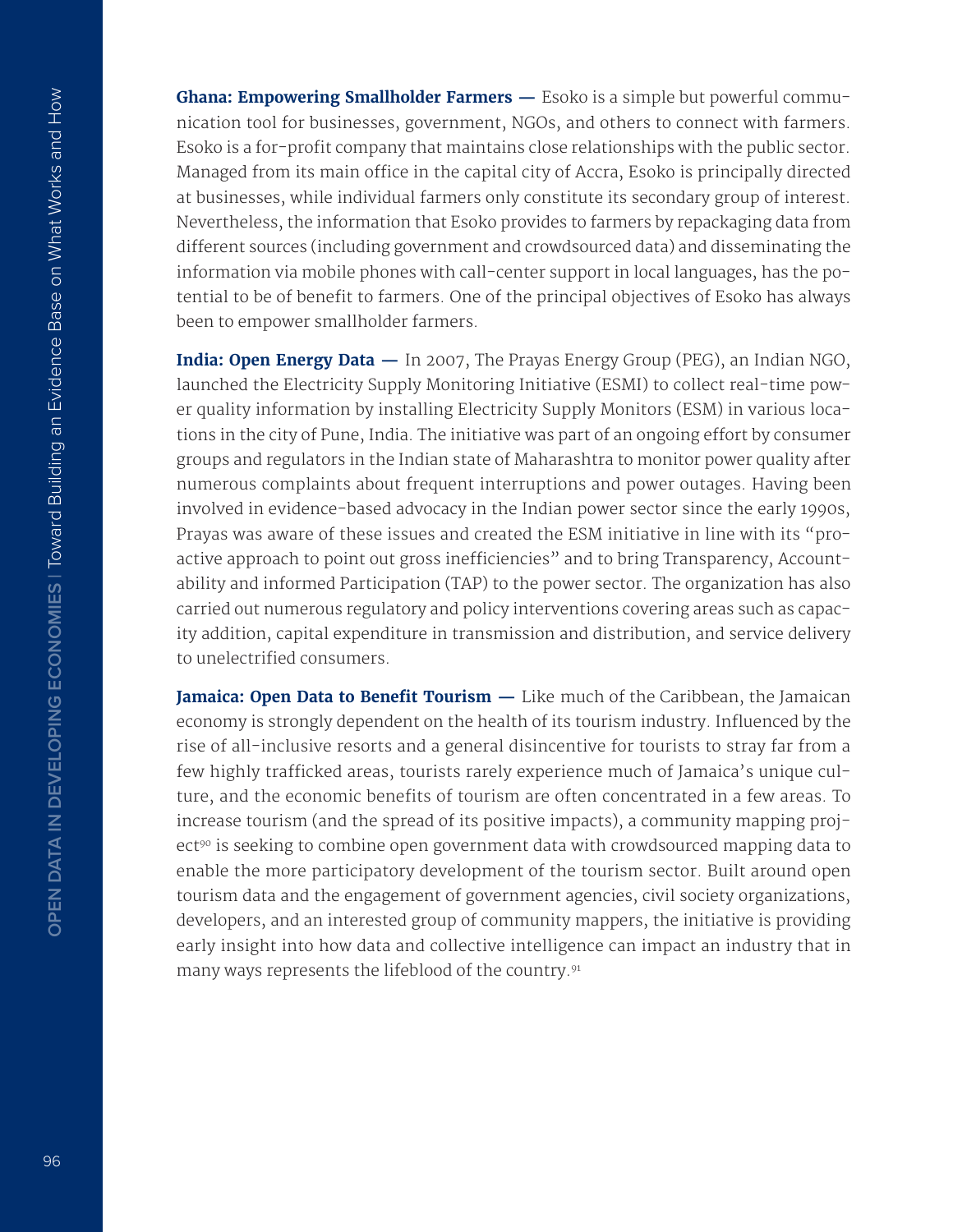**Kenya: Improving Voter Turnout with Open Data —** Kenya's national Independent Electoral and Boundaries Commission (IEBC) released information about polling center locations on its website in the lead up to Kenya's 2013 general election. The information was difficult to access and reuse, however. Seizing on the gap between opening government data and citizens' actual ability to use that data, two Code 4 Kenya fellows conducted an experiment in unlocking government data to make it useful to the public. The fellows scraped the released IEBC data and built a simple website where it could be more easily accessed. The result was the initial version of GotToVote!, a site that provided citizens with voter registration center information, and also helped them navigate the sometimes complex world of registration procedures. This first version was developed in just 24 hours at zero cost.

**Nepal: Open Data to Improve Disaster Relief —** In the wake of the devastating earthquake that struck Nepal in 2015, so-called "digital humanitarians" — both local and international volunteers — took it upon themselves to create detailed maps of the most afected areas. One such platform, [Quakemap.org](http://Quakemap.org), allowed citizens to report needs to organizations providing relief  $-$  434 of 551 actionable reports were acted upon. This response built upon an already robust mapping project in Nepal and is a powerful demonstration of the positive benefits of open data efforts working in collaboration with humanitarian relief efforts at both the local and international level.

**Paraguay: Predicting Dengue Outbreaks with Open Data —** Since 2009, dengue fever has been endemic in Paraguay. Recognizing the clear problem at hand, and the lack of a strong system for communicating dengue-related dangers to the public, the National Health Surveillance Department of Paraguay opened data related to dengue morbidity. Leveraging this data, researchers created an early warning system that can detect outbreaks of dengue fever a week in advance. The data-driven model can predict dengue outbreaks at the city level in every city in Paraguay. Importantly, the system can be deployed in any region as long as data on morbidity, climate, and water are available.

**South Africa: Code for South Africa Cheaper Medicines for Consumers —** In 2014, Code for South Africa, a South Africa-based nonprofit organization active in the open data space, took a little known dataset from the national Department of Health website and created the Medicine Price Registry Application (MPRApp), an online tool that allows patients to compare medicine prices. There is evidence that doctors use the information provided by MPRApp to save their patients money, however. MPR currently relies on the time and skills of its developer to be updated regularly. The continued use and impact of MPRApp remains uncertain unless sustainable funding can be secured. With no marketing or promotions to speak of, MPRApp has had an impact on the lives of a few South Africans; with a sustainable model and increased awareness of MPRApp, particularly among trusted intermediaries in the health sector, it can provide many more patients access to cheaper medicines.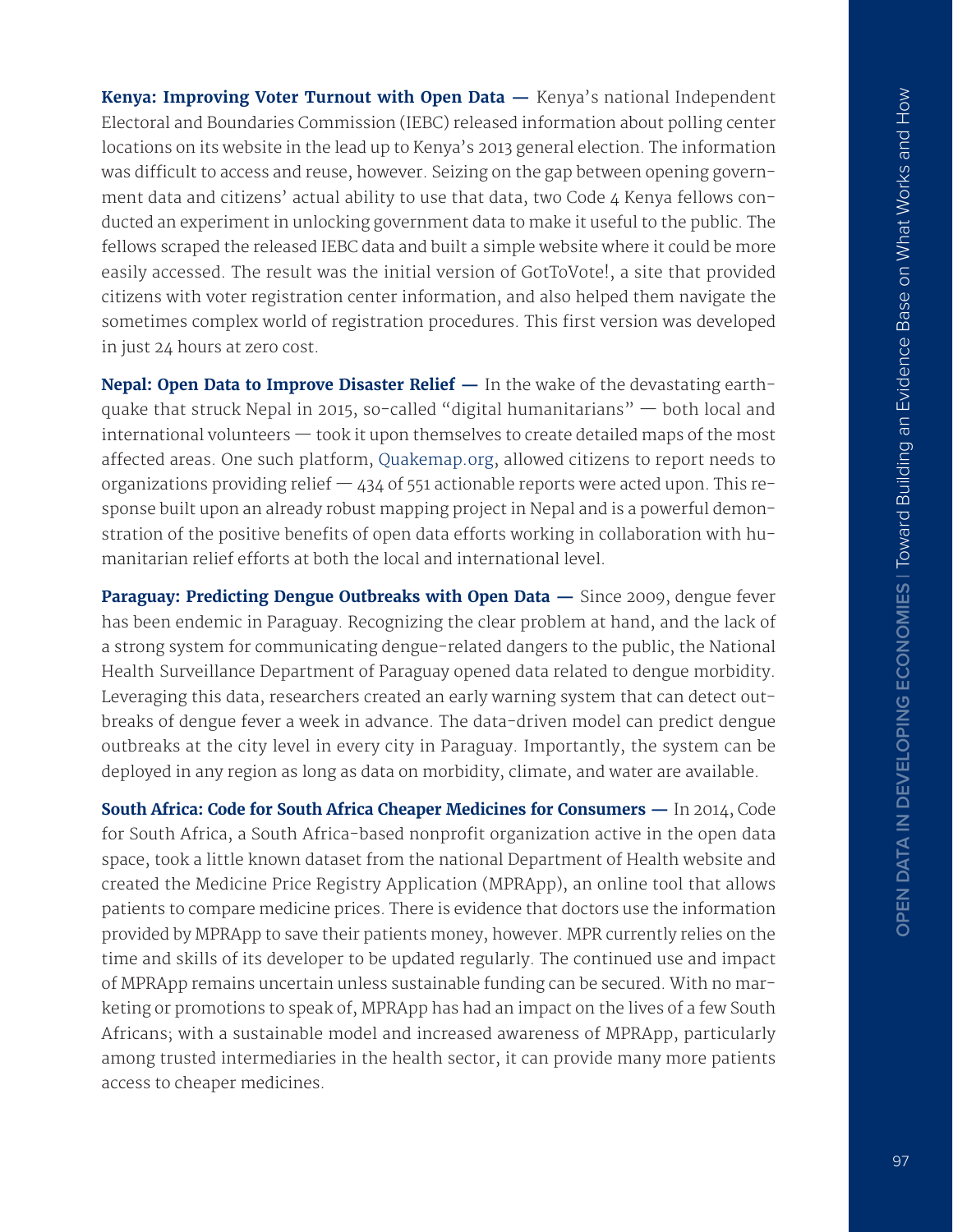**Uganda: Opening Health Data to Improve Outcomes —** In Uganda, open data initiatives are being used to help improve health outcomes and revolutionize a health care industry marred by staff shortages, lack of resources, and corruption. The Kampala-based organization Cipesa, for example, has collaborated with a local media organization, Numec, to create the iParticipate project, which analyzes and shares open government data with the aim to enable citizen empowerment. Part of this project is to develop and populate data concerning health care services by collating information sent via SMS by journalists, civil society, and the wider public. Similarly, the Women of Uganda Network (WOUGNET), which trains women to use information technology, created an online platform to collect and document information relating to poor health care services. This allowed Wougnet to lobby for the creation of a health clinic in Aloni parish, which is now under construction.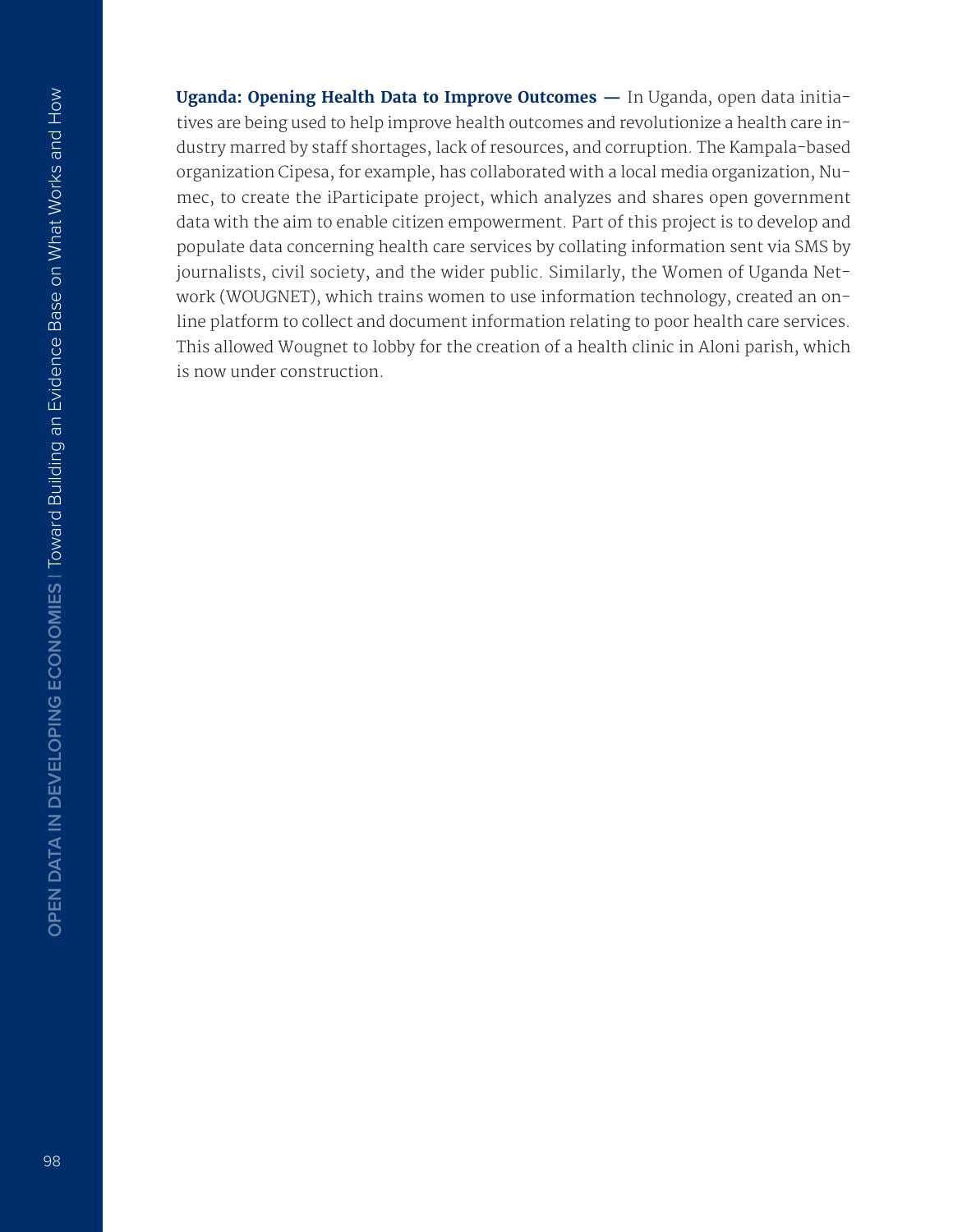# APPENDIX B **INPUT RECEIVED**

#### **INTERVIEWEES**

Experts and stakeholders interviewed during the development of the 12 Open Data in Developing Economies Case Studies:

**Bibhusan Bista**, Young Innovations **Nama Raj Budhathoki**, Kathmandu Living Labs, **Pranav Budhathoki**, Local Interventions Group **Penhleak (Pinkie) Chan**, Open Development Cambodia **Dr J. Cunningham**, Doctor in the Public and Private Healthcare Sectors, South Africa **Aidan Eyakuze**, Twaweza **Adi Eyal**, Code for South Africa **Miryam Patricia Guzmán García**, Fedearroz **Dr R. Henry**, Doctor in the Public Healthcare Sector, South Africa **Elena Ignatova**, BlueSquare, Belgium **Priya Jadhav**, Assistant Professor, Indian Institute of Technology — Bombay **Daniel Jimenez**, International Center for Tropical Agriculture (CIAT) **Vincent Kamenyero**, Burundi **Verena Luise Knippel**, World Bank **Swheta Kulkarni**, Research Associate, Prayas Energy Group **Antoine Legrand**, BlueSquare, Belgium **David Lemayian**, Code for Africa **Anca Mantioc**, The Engine Room **Michelle McLeod**, Caribbean Open Institute / University of the West Indies **Maurice McNaughton**, Caribbean Open Institute / University of the West Indies **Arnold Minde**, Developer of [Shule.info](http://Shule.info) **Oscar Montiel**, Open Knowledge International **Mulle Musau**, Elections Observation Group (ELOG), Kenya **Ravi Kumar Nepal**, World Bank, Code for Nepal **Dr. Etienne Nkeshimana**, Burundi **Jean Claude Nshimirimana**, Open RBF Programs, Ministry of Health, Burundi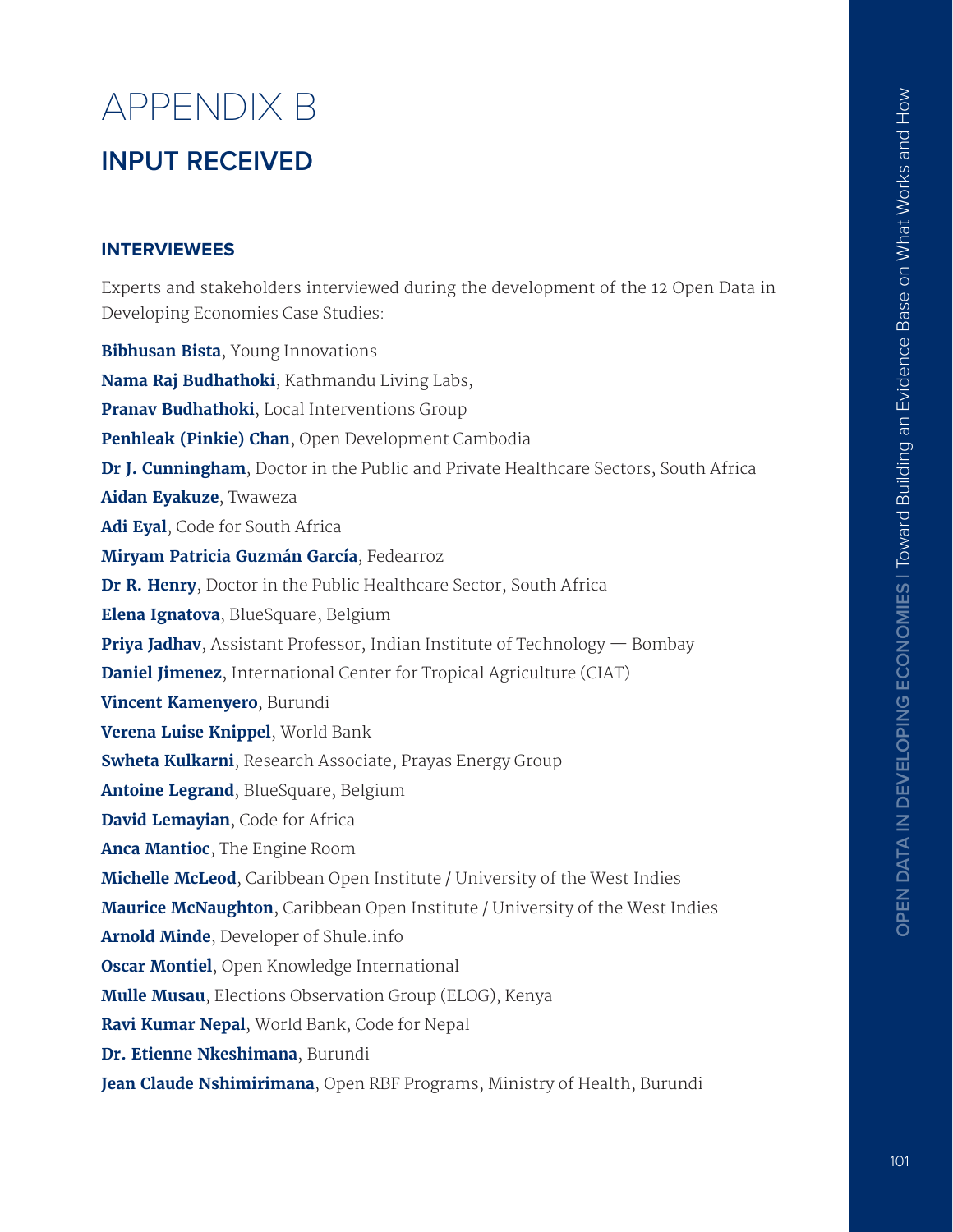**Muchiri Nyaggah**, Local Development Research Institute, Kenya **Juan Pane**, National University of Asunción, Paraguay and Latin American Open Data Initiative **Esteban Peláez Gómez**, Coordinator of Social Projects, Fundación Corona **Ashok Pendse**, Authorised Consumer Representative with the Maharashtra Electricity Regulatory Commission (MERC) **Mor Rubinstein**, Open Knowledge International **Priyadarshan Sahasrabuddhe**, Vishwadeep Pressparts Pvt. Ltd **Fabrizio Scrollini**, DATA Uruguay **Jennifer Shkbaktur**, IDC Herzliya **Simone Soeters**, Cordaid, The Netherlands **Thy Try**, Open Development Cambodia **Daniel Uribe**, Fundacion Corona **Samhir Vasdev**, ICT Sector Unit, World Bank Group **Adele Waugaman**, USAID **Christopher Whyms-Stone**, Trench Town Culture Yard

#### **OPEN DATA IN DEVELOPING ECONOMIES ADVISORY COMMITTEE**

**Izabela Corrêa**, Former Coordinator for the Promotion of Ethics, Transparency, and Integrity, Directorate for Corruption Prevention, Brazil

**Elena Ignatova**, BlueSquare

**André Laperrière**, Executive Director, Global Open Data Initiative for Agriculture and Nutrition (GODAN)

**Maurice McNaughton**, Director of the Centre of Excellence for IT Enabled Innovation, Mona School of Business and Management, University of the West Indies, Jamaica

**Jean Philbert Nsengimana**, Minister of Youth and Information Communication Technology, Rwanda

**David Selassie Opoku**, Open Data for Development (OD4D) Africa Lead, Open Knowledge International

**Fernando Perini**, International Development Research Center, Canada

**Nii Narku Quaynor**, Chairman, Network Computer Systems, Ghana

**Nicole Stremlau**, Programme in Comparative Media Law and Policy, University of Oxford, UK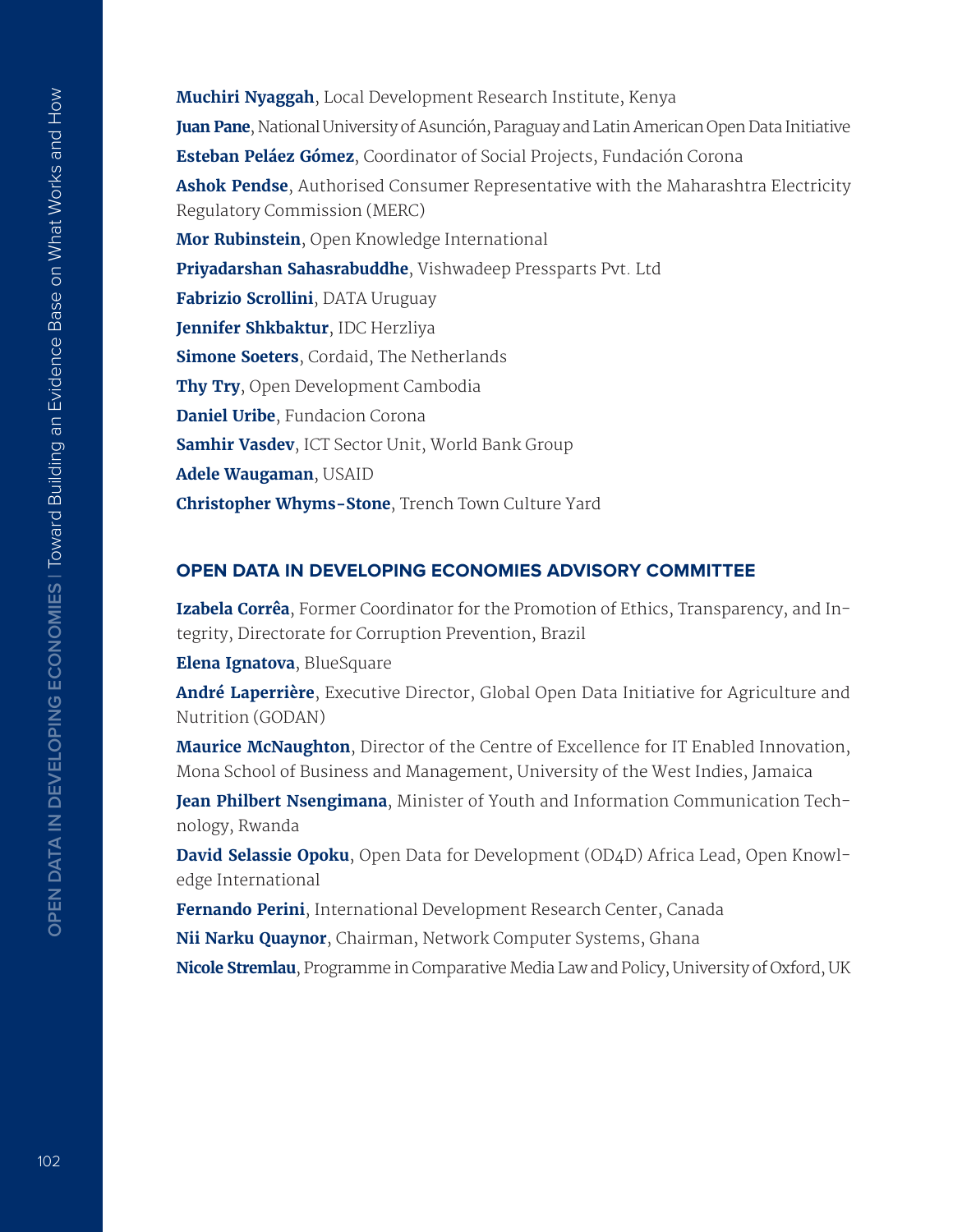## **RECOGNIZED PEER REVIEWERS OF THE OPEN DATA IN DEVELOPING ECON-OMIES CASE STUDIES AND DRAFT PAPER**

**Patrick Enaholo**, Pan-Atlantic University, Nigeria **Sara Fernandes**, University of Minho and United Nations University **Claudia Frittelli**, Carnegie Corporation **Silvana Fumega**, University of Tasmania, Institute for the Study of Social Change **Shurland George**, World Wide Web Foundation **Felipe Gonzalez-Zapata**, University of Manchester **Julina Hooks**, Teachers College Columbia University **Alicia Johnson**, San Francisco Emergency Management **Antonio Almansa Morales**, Diputación Provincial Málaga (Málaga City County Council) **Freddy Oswaldo**, Independent Consultant **Iris Palma**, DatosElSalvador **Mohamed Salimi**, HCP **Juliana Taylor**, Start Smart **Julia Roberto Herrara Toledo**, Red Ciudadana **Mariam Rafique Vadria, Delivery Associates Christopher Wilson**, University in Oslo **Ken Zita**, Network Dynamics Associates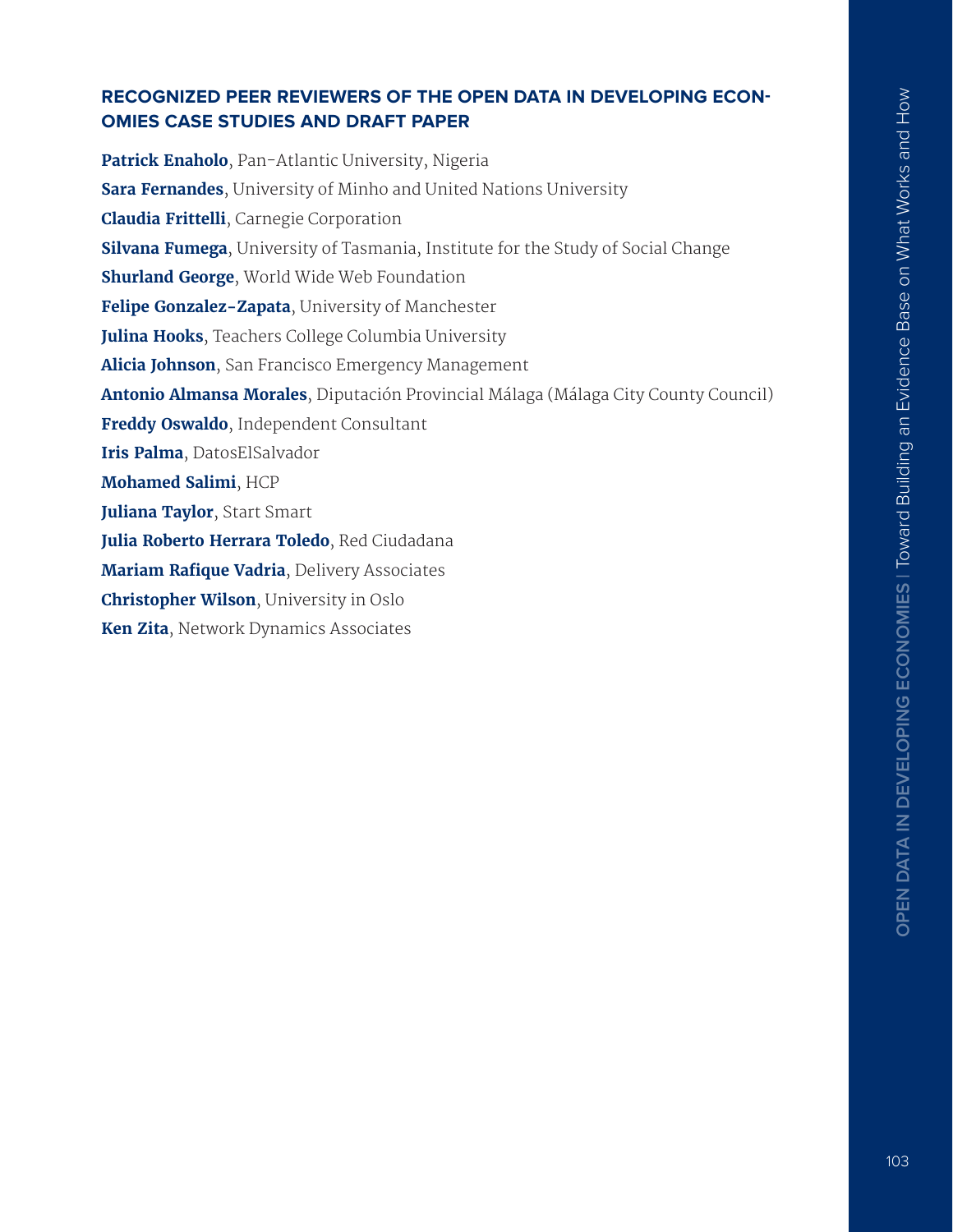### **PARTICIPANTS TO WORKSHOP AT THE INTERNATIONAL OPEN DATA CONFERENCE IN MADRID, SPAIN (WEDNESDAY, OCTOBER 5, 2016) ON "GETTING TO GRIPS WITH THE IMPACT OF OPEN DATA" (THE OPEN DATA IN DEVELOPING ECONOMIES PROJECT)**

**Facilitator:** Stefaan Verhulst, The GovLab

**Participants:**

**Laura Bacon**, Omidyar Network **Mark Cardwell**, USAID **Patrick Enaholo**, Pan-Atlantic University, Nigeria **Adi Eyal**, Code for South Africa **Feng Gao**, Open Data China **Silvana Fumega**, University of Tasmania, Institute for the Study of Social Change **Mohammad Hossein Ichani**, Open Data for Iran **Michael Jelenic**, World Bank **Michelle McLeod**, University of the West Indies **Maurice McNaughton**, University of the West Indies **Indanna Minto-Coy**, University of the West Indies **Jean Claude Nshimirimana**, Ministry of Health, Burundi **David S. Opoku**, Africa Lead, Open Data for Development, Open Knowledge International **Juan Pane**, National University of Asunción, Paraguay and Latin American Open Data Initiative **Alán Ponce**, University of Southampton **Brandon Pustejovsky**, USAID **Lorna Seitz**, Legis Institute **Tanya Sethi**, AidData **Ilham C. Srimarga**, University of the Western Cape **Kat Townsend**, MCC **Mireille van Eechoud**, University of Amsterdam **Roza Vasileva**, World Bank **Julian Walcott**, University of the West Indies **Natalie Widmann**, Max Planck Institute for Intelligent Systems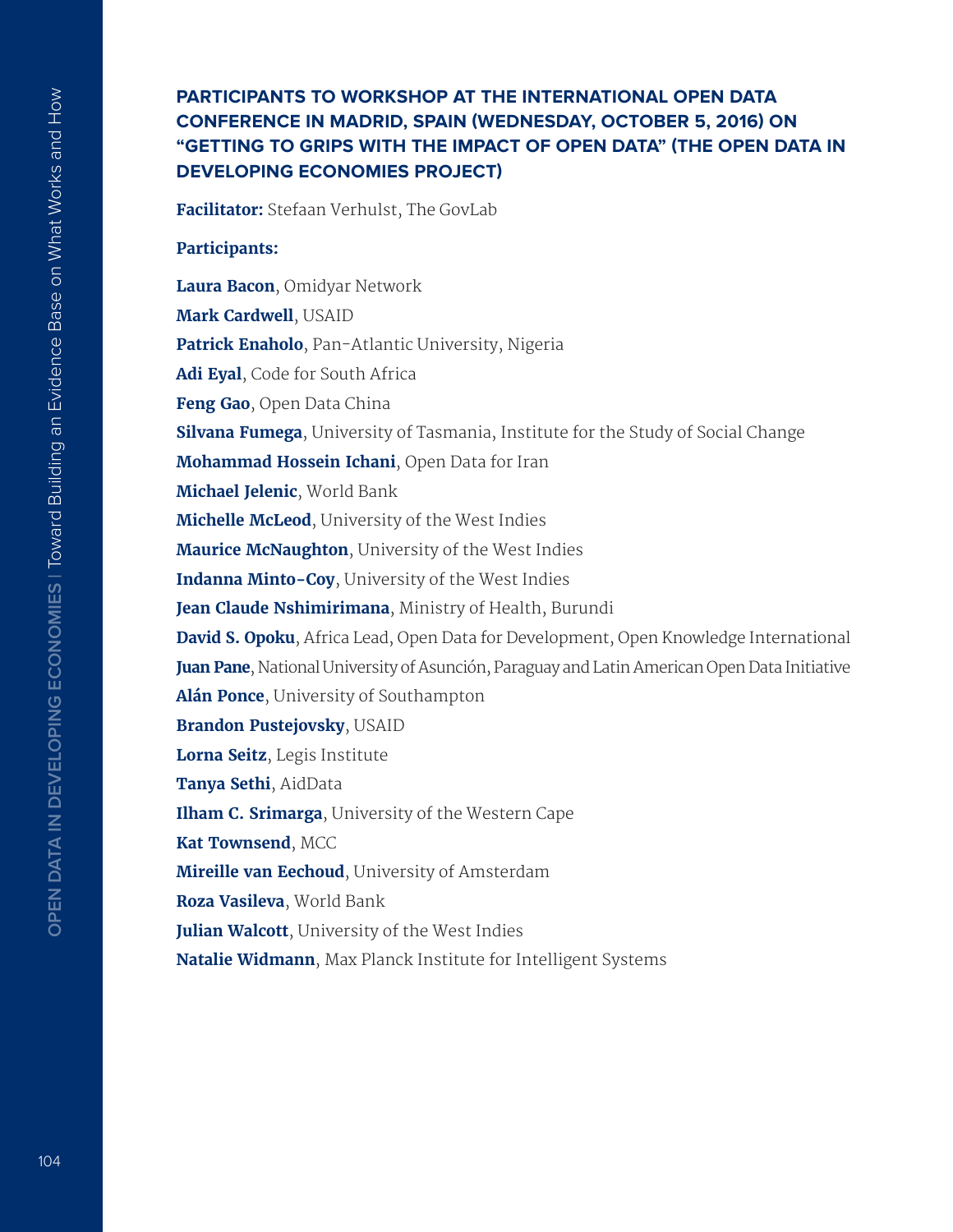# APPENDIX C

# **PERIODIC TABLE OF OPEN DATA IMPACT ELEMENTS**

What determines the impact of open data? Based upon extensive research we identifed 27 factors or elements, along five categories, that are important when developing or reviewing open data initiatives. Taken together they provide a checklist for data providers, data users, donors, and others to consider.

rategories, and working together, increases the likelihood of impact. Similarly, it is unlikely <u>restrience and</u> that a single open data project will include every single component described here  $-$  these  $\overline{\phantom{a}}$ **CONSIDER THE QUESTIONS INCLUDED FOR EACH ELEMENT.** *elements can be combined (i.e., bonded) in a way that creates a favorable impact. No single element can guarantee success but having several in place across the five* 



Clint Adair - Unsplash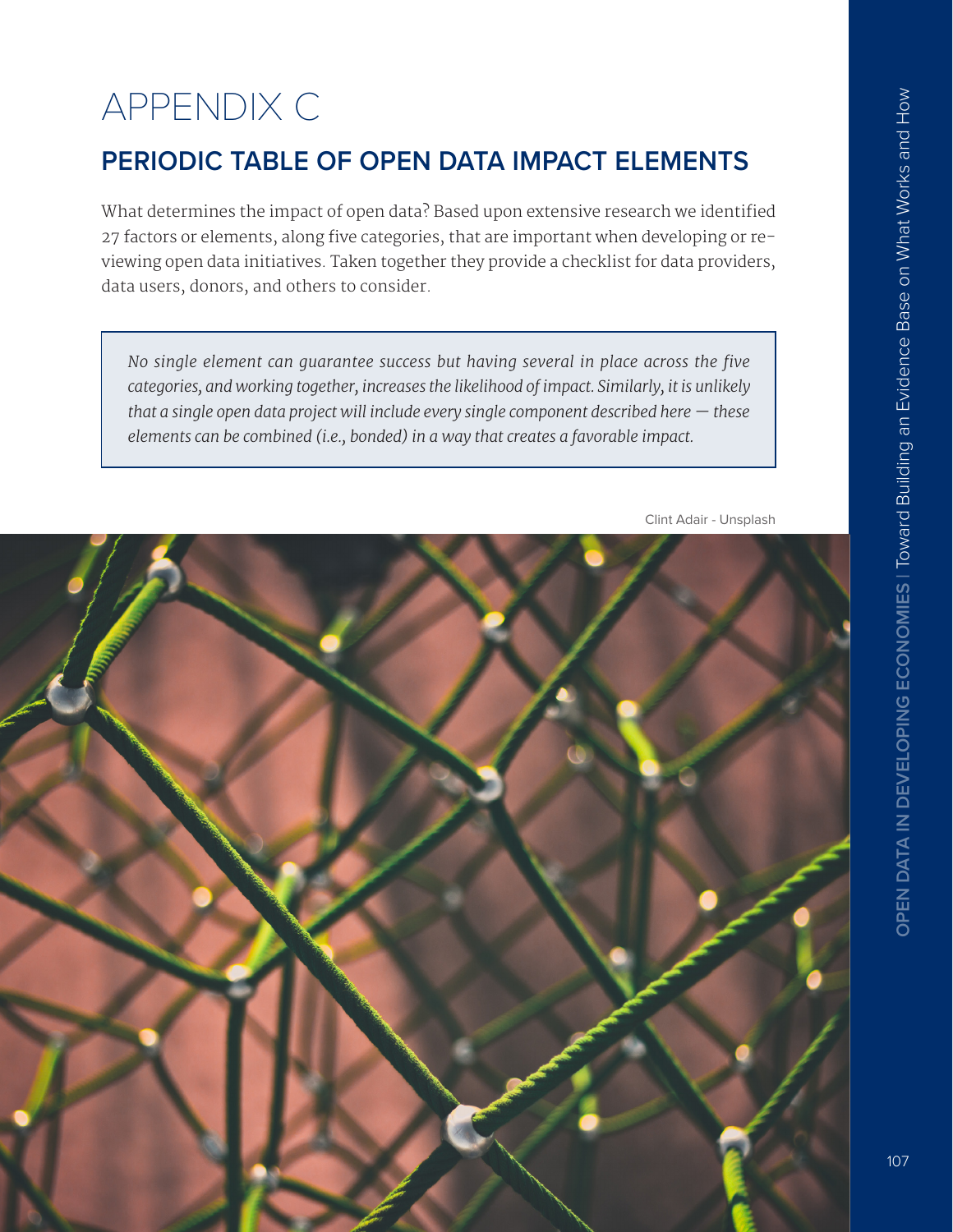

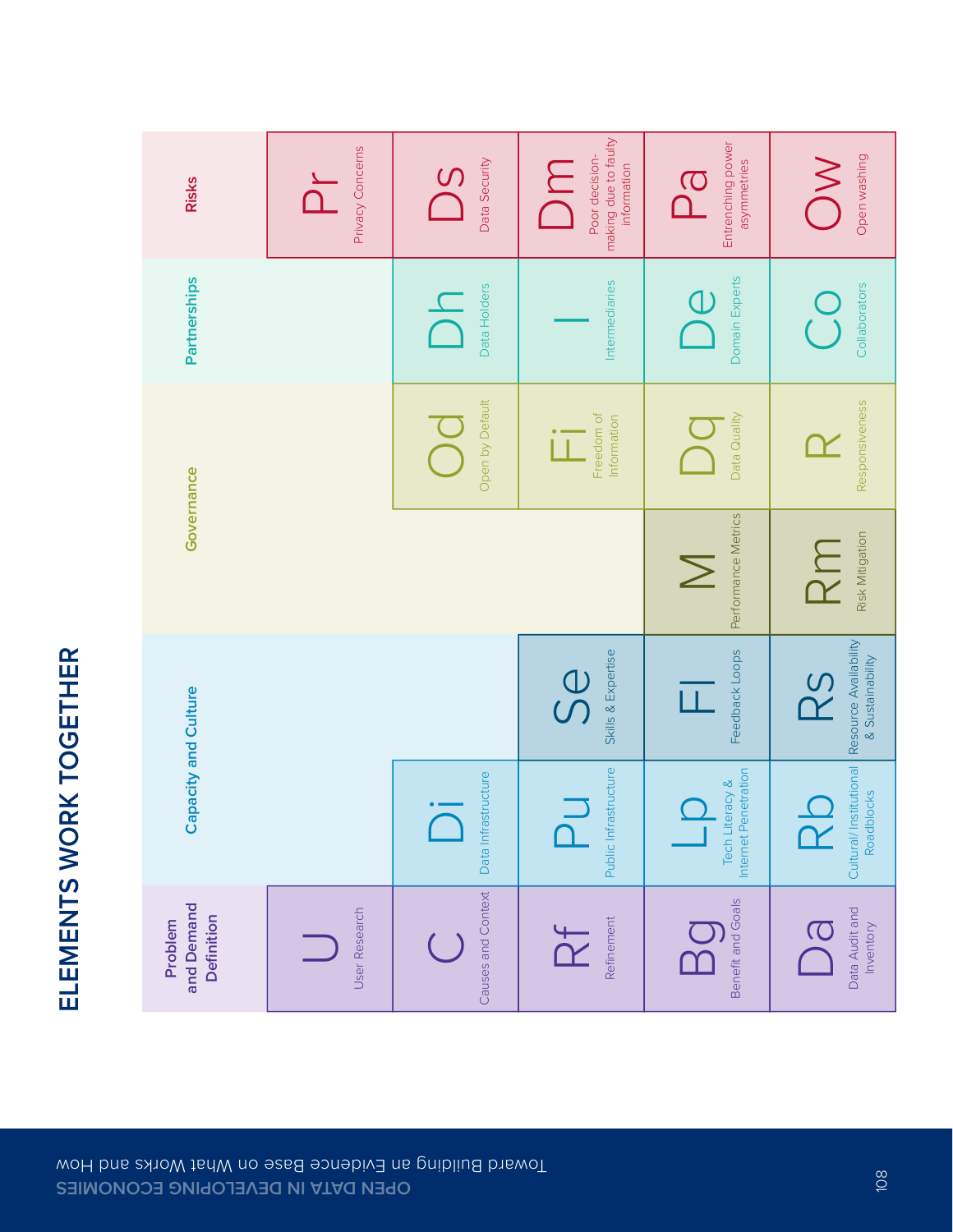#### **PROBLEM AND DEMAND DEFINITION**

Particularly in developing economies, where resources to put toward data release or data use can be in short supply, a clear, detailed understanding of the problem to be addressed by open data can help to ensure that eforts are targeted and optimized. Some of the most efective open data projects examined here are laserfocused on a specific user group (e.g., smallholder farmers in Colombia or Ghana), or identified gap (e.g., the lack of power quality in the Indian energy sector). Clearly defining the problem can also aid in the development of metrics of success and a strategy for monitoring progress against a well-defined baseline. Many of the initiatives studied as part of this project lacked such a monitoring strategy, making assessments of impact, evidence-driven iteration, and the demonstration of return on investment more challenging.



Open data initiatives tend to be more successful and avoid the notion of, "if you build it, will they come," when they are clearly optimized for an intended audience or user base from the start. The upfront identification, mapping and understanding of relevant constituencies, and a similar examination of their needs can enable more targeted open data-driven interventions.



In many open data initiatives, and in governance innovation efforts more generally, practitioners can find themselves addressing symptoms rather than the root causes of problems. Open data projects, such as the efort to predict dengue outbreaks in Paraguay, tend to be more successful when they seek to address underlying problems (mosquito breeding and transmission) rather than the symptoms of those problems (high levels of dengue fever).



To move from a well-understood problem area, to a granular, actionable, and quantifiable path forward, successful practitioners often look to refine their understanding of the problem to be addressed by seeking to understand, for instance, why the problem exists in its current form, what contributing factors could be at play, what potential knock-on effects of addressing the problem might be, and why the problem has not yet been solved by some other interested party.



Open data projects often fail to build an audience or continue to evolve and expand successfully over time if they do not successfully define the intended benefits of the open data use and set clear target goals. These deficiencies often can create difficulty in the development of metrics and indicators — important drivers of iteration and impact.

Many of the projects studied, including notably Kenya's GotToVote! project did not have a clear baseline against which to measure the success of the project. Without an understanding of the current baseline, measuring progress toward identified goals and demonstrating whether and how open data efforts actually benefited the public remains a challenge.



Once the problem and value proposition are in place, practitioners are able to explore the availability of datasets**,** both in the form of open government data, and from other potentially useful and relevant data sources, like NGOs, the private sector, or crowdsourcing eforts. A clear problem definition can help to uncover which data sources could add value and inform strategies for collecting or accessing that data. Colombia's Aclímate Colombia, for instance, identified the types of data it needed for its agriculture algorithms and engaged the semi-public industry groups that had it. The Prayas Energy Group in India, on the other hand, found that no one collected or stored the type of energy usage information it needed for its power quality monitoring eforts, so it launched its own (open) data collection effort across 18 Indian states.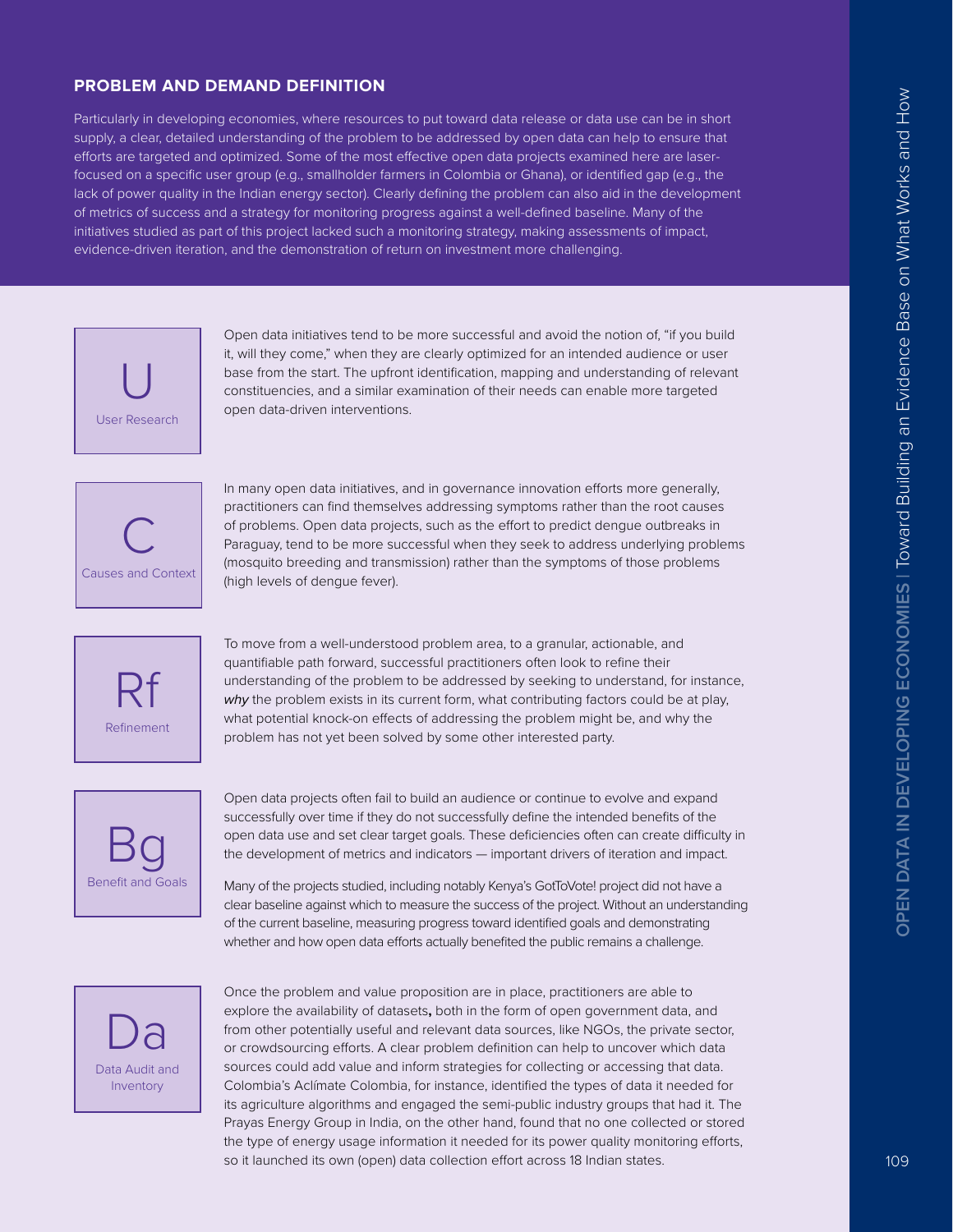#### **PARTNERSHIPS**

In many high-impact open data projects, partnerships within and especially across sectors play a key role in enabling success. Whether creating touchpoints with citizens through partnerships with civil society, informing the public through media partnerships, or filling important data gaps through partnerships with private sector entities, open data suppliers and users often improve outcomes through collaboration.



Although open data is meant to provide value to data users without any direct engagement with data holders necessary, partnering with entities on the supply side (including government) can help to fill data gaps and enable higher impact data use.

Aclímate Colombia is a strong example of the potential of such partnerships. The initiative, aimed at providing farmers with a better ability to plant crops in a way that is resilient to changes in climate, would not be possible without collaboration between the driver of the initiative (a civil society organization), key data holders (government ministries and agencies), and a second group of key data holders (private and semi-private crop growers' associations). GotToVote! in Kenya, on the other hand, did not establish such cross-sector partnerships, and its long-term sustainability is now in question.



In many developing economies, as mentioned above, Internet penetration and, especially, data literacy are low among the citizenry. The presence of intermediaries — including journalists and others with relevant skills — can help to determine whether or not the available open data-driven outputs reach a community of users, and the intended impact is achieved.*[49](#page-0-2)* The continued advancement of open data intermediaries can be seen as a key area of capacity building in developing economies.

To encourage the use of Code for South Africa's MPRApp, doctors and pharmacists played an important intermediation role with citizens. These trusted advisors — with nothing to gain from helping patients spend less money on their prescriptions — helped to alert citizens to the database and the potential for identifying much cheaper generic drugs to treat their ailments.

In addition, the open data-driven oferings of Open Development Cambodia are often presented on the initiative's website in a comprehensible manner (similar to data-driven Wikipedia articles on topics of public concern, like forest cover or development aid spending), but reach a much wider audience when taken up by journalists in the country and abroad in reporting on conditions in the country.

Both of Tanzania's open education dashboards, on the other hand, failed to attract a regular user base, likely as a result of a failure to engage consistently with intermediaries that could make the sites' offerings useful to an intended audience with low digital literacy and access.

In many cases, demand-side open data actors' expertise lies in technology or data science rather than the problem areas they seek to address through the use of open data. Tapping into the knowledge of stakeholders with relevant sector-specific expertise can improve eforts to optimize and target open data eforts based on a true understanding of needs, opportunities, and barriers. Nepali NGOs and businesses using open government data and crowdsourced data during the response to a major earthquake in the country, for instance, engaged with on-the-ground experts in crisis response who came to Nepal from around the world to help target its offerings.



De

Domain Experts

Open data practitioners can extend their capacity by collaborating with like-minded organizations, institutions, or individuals, including foreign actors. Ghana's Esoko agricultural information service, for example, is part of the Global Open Data for Agriculture and Nutrition (GODAN) network, enabling the company to tap into the knowledge of similar organizations from around the world seeking to leverage open agriculture data for business development and/or public benefit.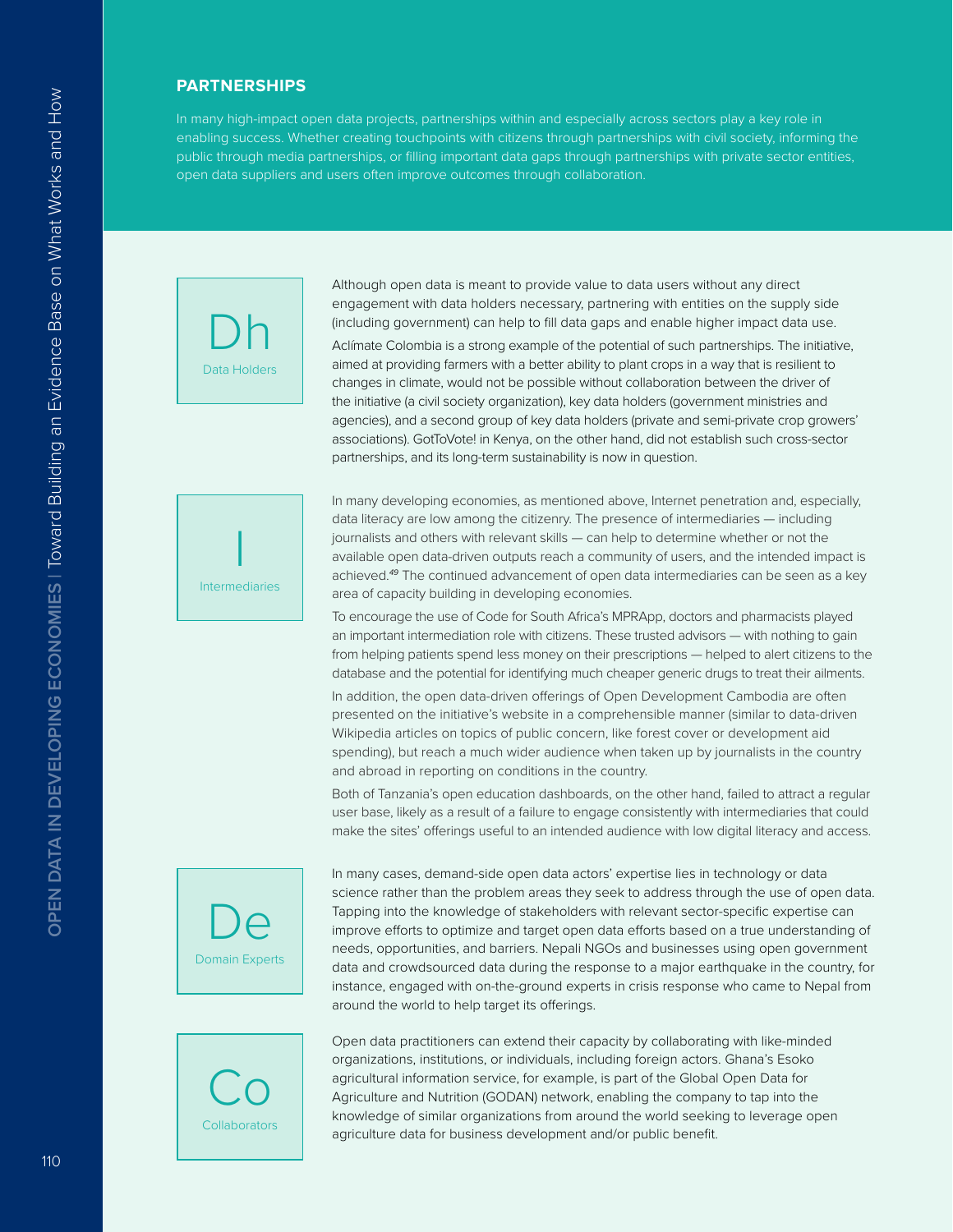#### **RISKS**

The release and use of open data in developing economies are not without risks. An upfront mapping and consideration of risks associated with intended uses of open data can allow practitioners to design programs from the outset in a way that is wellpositioned to overcome or mitigate those risks. The risks listed here, however, should not be considered arguments against using open data in development. Rather, they are reasons for taking a more fine-grained approach that pays close attention to the empirical evidence, sifting out what works and what does not, and identifying conditions for scaling and replication.



Privacy concerns probably rank among the most commonly cited worries over opening up data. Especially in conflict-stricken regions, individuals' anonymity can be of life-or-death importance. Potential privacy harms can arise even from the release of ostensibly anonymized personally identifiable information (PII).<sup>[50](#page-0-0)</sup> Although the vast majority of open data efforts seek to anonymize or otherwise limit the release of PII, it is important to recognize that a lack of sophistication in anonymization or aggregation eforts can result in the inadvertent release of sensitive information.*[51](#page-0-3)* In addition, in some instances information that itself poses no privacy concerns can be combined with other openly available datasets; the aggregated and linked information can lead to unexpected disclosure of personal data, such as bringing together open data on political activities with separately accessible information on a person's location or place of work, for example.*[52](#page-0-4)*



Because much government data contains sensitive information regarding individuals, industries, and national security, opening that data often leads to quite reasonable questions about data security. Cybersecurity remains a challenge across the world, and perhaps especially so in developing countries, which may lack the technical expertise to adequately protect information from sophisticated hackers and other intrusions.*[53](#page-0-10)*At the same time, though security concerns are very real and important, they must be balanced against the opportunity cost or risk of not sharing data; often, government decision makers can lean on tenuous security concerns to justify keeping data closed and restricting access, potentially limiting the solution space.



Whether related to humanitarian efforts, crisis relief, or the livelihoods of vulnerable populations, data-driven eforts in developing economies can be literally life-or-death afairs. Given the many challenges and obstacles involved in open data projects, it is important to recognize the risks inherent in basing such life-and-death decisions on information that could be incomplete, out-of-date or otherwise faulty. The broader point is this: insights generated from data are only as good — and their impacts only as positive as the quality of the underlying data.*[54](#page-0-5)*

Pa Entrenching power asymmetries

Although data can be empowering, it can also consolidate or reinforce existing privileges and authority inherent in societies. This problem is closely linked (though not restricted) to digital divide challenges; when only the elite of a society have access to data and/ or data science capabilities, releasing data is likely to disproportionally benefit that elite.*[55](#page-0-6)* We found numerous examples,*[56](#page-0-7)* and they are important reminders that open data projects need to work hard to ensure that their social and economic benefits are widely, and evenly, distributed.



The term *"open washing"* has taken hold in practitioner circles over recent years describing the risk that governments may seek to leverage the enthusiasm for open data to avoid more difficult and potentially transformative openness and transparency eforts. *[57](#page-0-8)*The Extractives Industries Transparency Initiative, for instance, is a laudable efort to push for more energy-related openness around the world, which has had demonstrable impacts on accountability. There is a growing belief, however, that a subset of still largely closed governments is joining the initiative only "in order to increase their international reputation and bolster their access to foreign aid."*[58](#page-0-9)*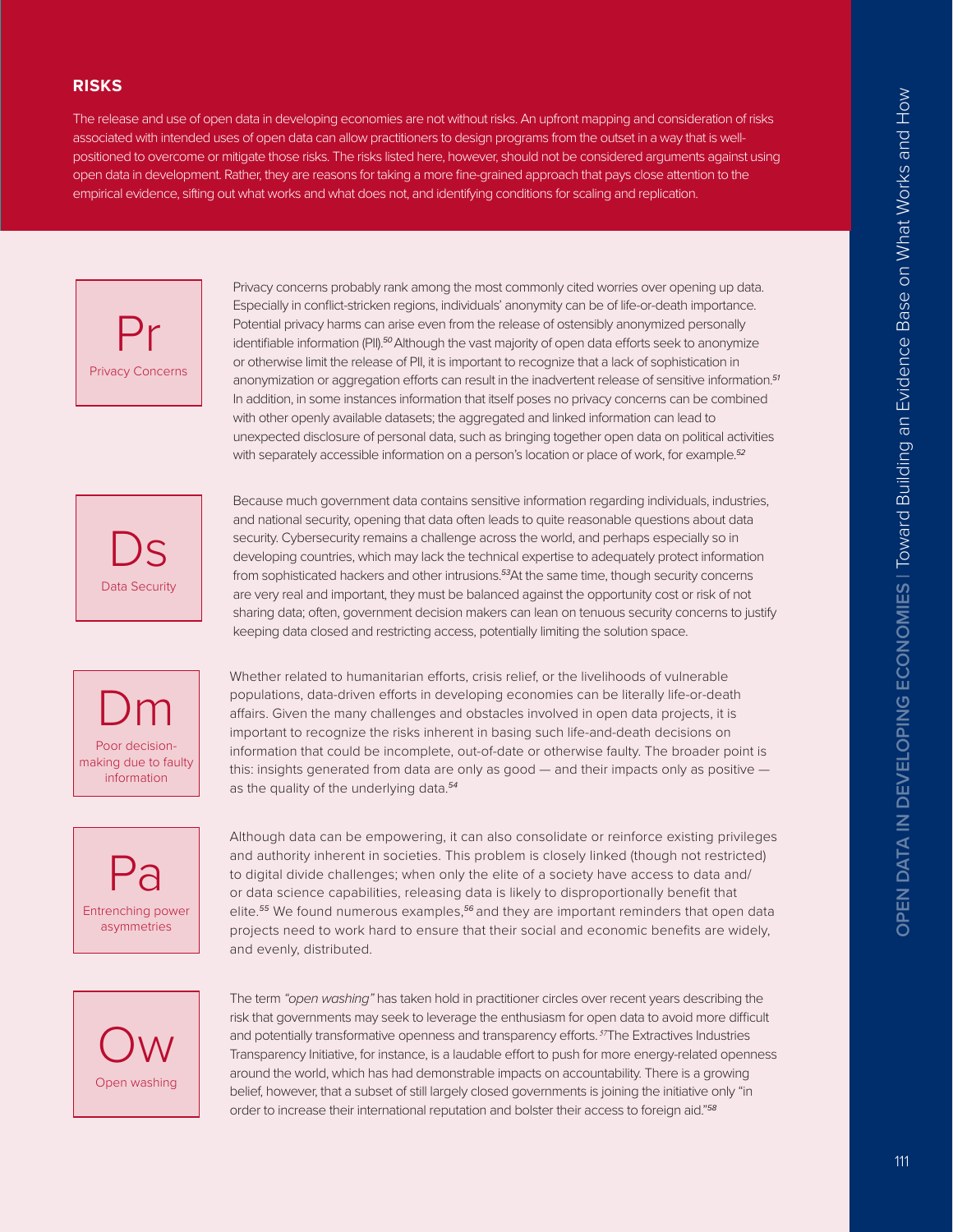#### **CAPACITY AND CULTURE**

The lack of available resources, insufficient human capital and immature technological capabilities can create major challenges to achieving meaningful impact with open data projects. These challenges can exist both within a country's open data ecosystem — that is, the capacity of government, civil society, tech community, and the general public — as well as within the actors on the demand side using open data toward certain objectives and the donor organizations funding them.

#### **OPEN DATA ECOSYSTEM ELEMENTS**



On the supply side of open data the lack of a strong data infrastructure — that is, hardware and software platforms to make data consistently accessible and machinereadable in a timely manner — often creates major challenges to positive impact.

Burundi's OpenRBF platform is an example of working around issues related to data infrastructure. Burundi provided access to data on its results-based financing eforts around healthcare through the OpenRBF platform, a digital infrastructure for collecting and publishing such data. The existence of an "out-of-the-box" tool for making results-based funding (RBF) data public in reusable formats catalyzed the widespread opening of RBF data across many developing countries in Africa.



Similar to the ICT4D environment, much of the literature and practice*[48](#page-0-11)* of open data in developing economies points to the importance of a strong public infrastructure — human capital (including data science and statistical knowledge), public services (including education and libraries), and civil society — to ensure that data is collected, cleaned, and released in a usable manner and that updates and feedback are seamlessly incorporated into open datasets. Supply side efforts to leverage these public infrastructures can increase the demand for open data and establish touchpoints with users.

An active ecosystem of data users and international open mapping platforms and individuals helped to ensure that Nepal's open data-driven crisis response efforts could be quickly developed and put into practice. The challenges experienced by Ghana's Esoko platform as a result of unreliable electricity access in the country, on the other hand, shows the many ways that public infrastructure can afect the success of open data projects.



Even as access to the Internet continues to expand across the developing world, especially through smartphones and other portable devices, many open data projects are being launched into communities that suffer from low Internet penetration and a persistent digital divide. Several of the initiatives studied struggled to achieve their transformative potential, particularly when practitioners failed to engage intermediaries or civil society groups capable of reaching unconnected audiences.

Stakeholders involved in South Africa's Medicine Price Registry Application (MPRApp) and Tanzania's open education dashboards pointed to low Internet penetration rates, and the related challenge of low tech literacy, as major barriers they confronted to achieving greater positive impacts.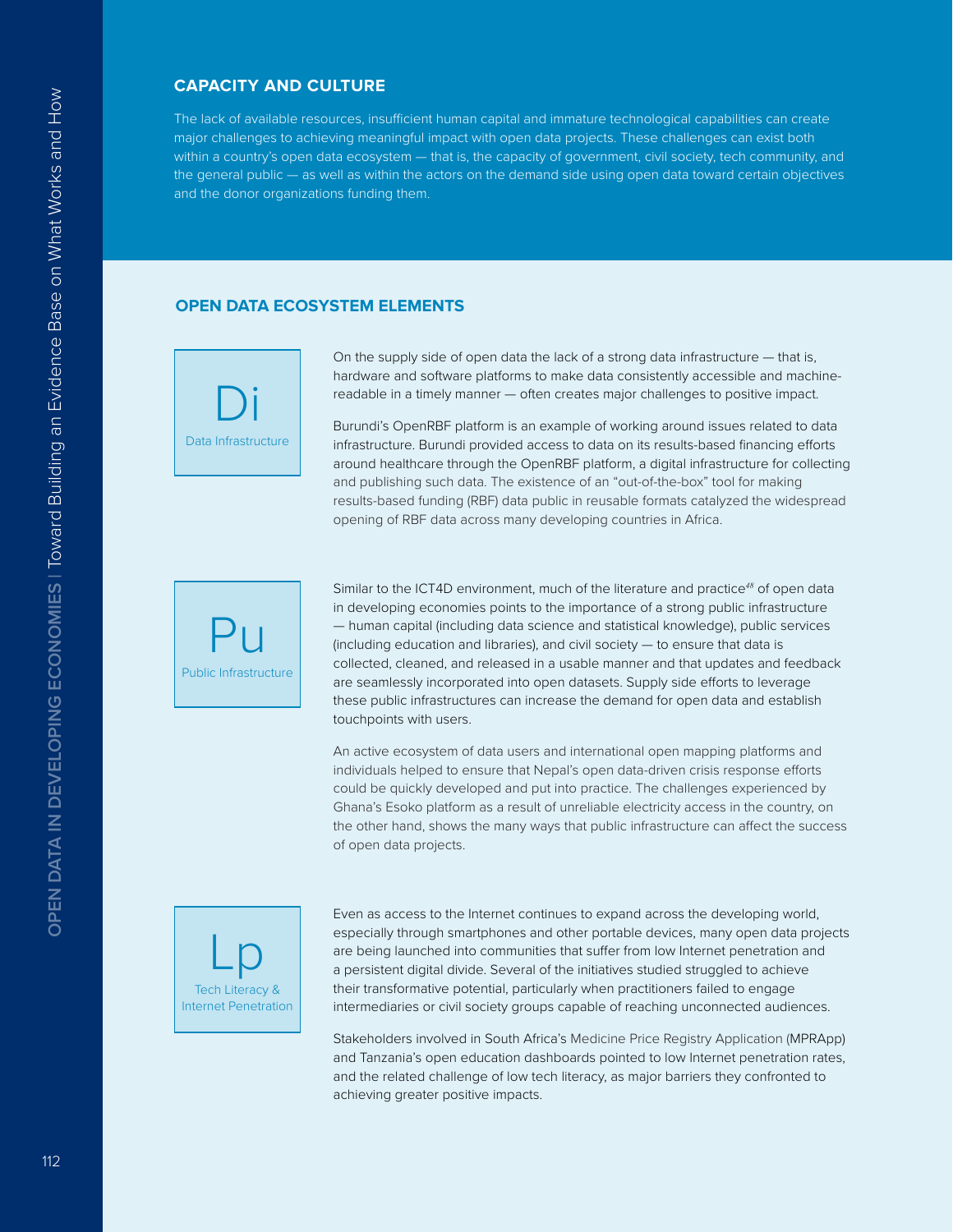As is often the case in developed countries, too, cultural and institutional roadblocks can limit the impact of open data. These roadblocks can manifest in the form of an institutional culture that remains skeptical of openness, or the absence of well-trained individuals and professionals capable of recognizing and acting on the potential of open data (readiness) — beyond the prevalence of engaging volunteers in the development of open data initiatives. In all cases, a more concerted culture- and capacity-building effort is often necessary to create an impact.

In Burundi, for instance, efforts to create transparency and accountability around its results-based financing efforts were slowed and complicated by a lack of readiness for technology-enabled openness within key institutions. Jamaica's open data tourism eforts relied on the readiness of outside volunteers to supplement open data through crowdsourcing — with the impact of the project dependent on their capacity to collect data and information in a strategic, usable manner.

#### **OPEN DATA USER/DONOR ELEMENTS**



Especially for more technical uses of open data — such as sophisticated data analytics — actors on the demand side of open data need to possess certain skills and expertise. Employees at CIAT, the organization behind Aclímate Colombia, for instance, possess high-level data science capabilities that enabled them to leverage open data to create sophisticated algorithmic tools to inform agricultural decision making. Other projects, like crowdsourcing efforts from Jamaica and Nepal, relied on the skills of a few important institutional actors on the demand side and the less-technical efforts of volunteer data collectors.



Open data initiatives tend to be less successful when they do not create mechanisms for users and beneficiaries to provide input to demand-side practitioners. Tanzania's open education dashboards are a notable example. The platforms were launched into an environment with low Internet penetration and digital literacy, with seemingly little opportunity for the intended users and beneficiaries of the tools, like parents or education advocates, to suggest ways to make the platforms more usable (and useful) for the community.



The availability of funding and resources are a key variable of success on both the supply and demand sides of open data. Focusing on the demand side, although many open data projects can be stood up quickly on a tight budget (such as Kenya's GotToVote! an initial prototype of which was created for only \$500), sometimes with a very small team (Paraguay's dengue prediction efforts were championed by researcher Juan Pane and a small team under his direction), establishing sustainability and scaling use often requires more sustained funding and/or well-defined business models. This was the dynamic at work for example in South Africa, where the MPRApp relied almost entirely on the time and effort of a single person. Likewise, in Uganda, CIPESA, the developers of the iParticipate open health data and citizen engagement efort, struggled to proactively elevate health service delivery concerns to relevant government officials because of funding issues affecting both data collection and outreach efforts.

The agriculture information tool Esoko, on the other hand, has managed to take hold in Ghana in large part due to its for-profit, largely business to business (B2B) model, as well as significant investments from foundations and international organizations.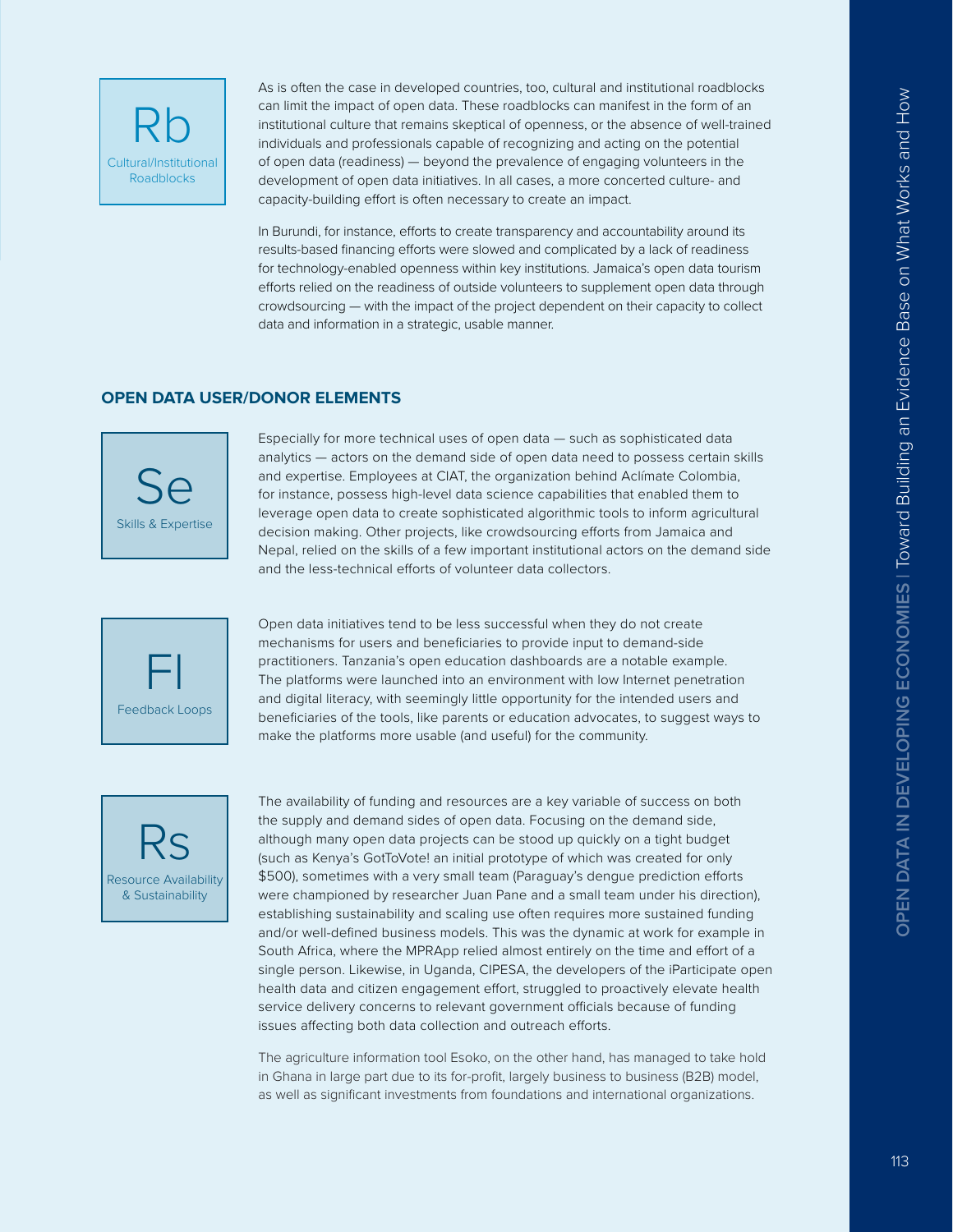#### **GOVERNANCE**

A diversity of governing decisions afect the use and impact of open data eforts. Issues of governance exist at side, with questions of risk mitigation and impact assessment leading the way.

#### **OPEN DATA ECOSYSTEM ELEMENTS**



Given the level of government resource allocation and time investment required to implement strong open data initiatives, high-level political buy-in and codified open data policies (reflecting the International Open Data Charter principles)*[59](#page-0-12)* are needed to provide the incentives and flexibility to government officials to meaningfully advance open data goals.

The ESMI effort in India, for example, is an industry- and NGO-driven effort to create and open useful data on power quality in the country. This effort, which has had relatively little discernible impact to date, is only necessary because of the lack of energy data being opened by government — an issue that could be resolved with a commitment to openness by default and other internationally accepted principles.



Clear policies pushing forward access to information and data can act as important drivers for open data initiatives. Without explicit policy backing, the sustainability of open data eforts can be called into question, and access to necessary data can dry up at any time. The existence of Freedom of Information policies can also provide means for accessing relevant information, though often at a much slower pace than open data.

A key enabler for the MPRApp open data initiative, for example, was South Africa's legislative framework that promotes and enacts transparency in medicine pricing. Such a framework compels the Department of Health to collect and publish data on medicine prices in South Africa, ensuring that the supply side of the MPRApp will continue to be made accessible, allowing Code for South Africa to focus on improving the tool and getting it into the hands of its intended users.



A widely prevalent challenge to positive impact arises from poor data quality. Data quality is an issue in developed countries, but often presents even greater barriers to success in developing countries. Quality issues can manifest in a number of ways, like inaccurate information, a lack of completeness in official datasets, out-of-date data, or otherwise corrupted datasets.

Aclímate Colombia, for example, experienced challenges gaining access to the most complete and up-to-date information sets for its agriculture tools, slowing their development. Open Development Cambodia's efforts are consistently challenged by not only strong restrictions in terms redistribution, reproduction, and reuse on some datasets, but also by the inconsistency and unpredictability of when updates to important official datasets occur.

In South Africa, the MPRApp was hurt by a lack of interoperability; that is, open data was not made available in standards that allowed for aggregation and manipulation. Likewise, Kenya's GotToVote! experienced major challenges when one of its central data sources crashed unexpectedly, rendering the platform temporarily unusable.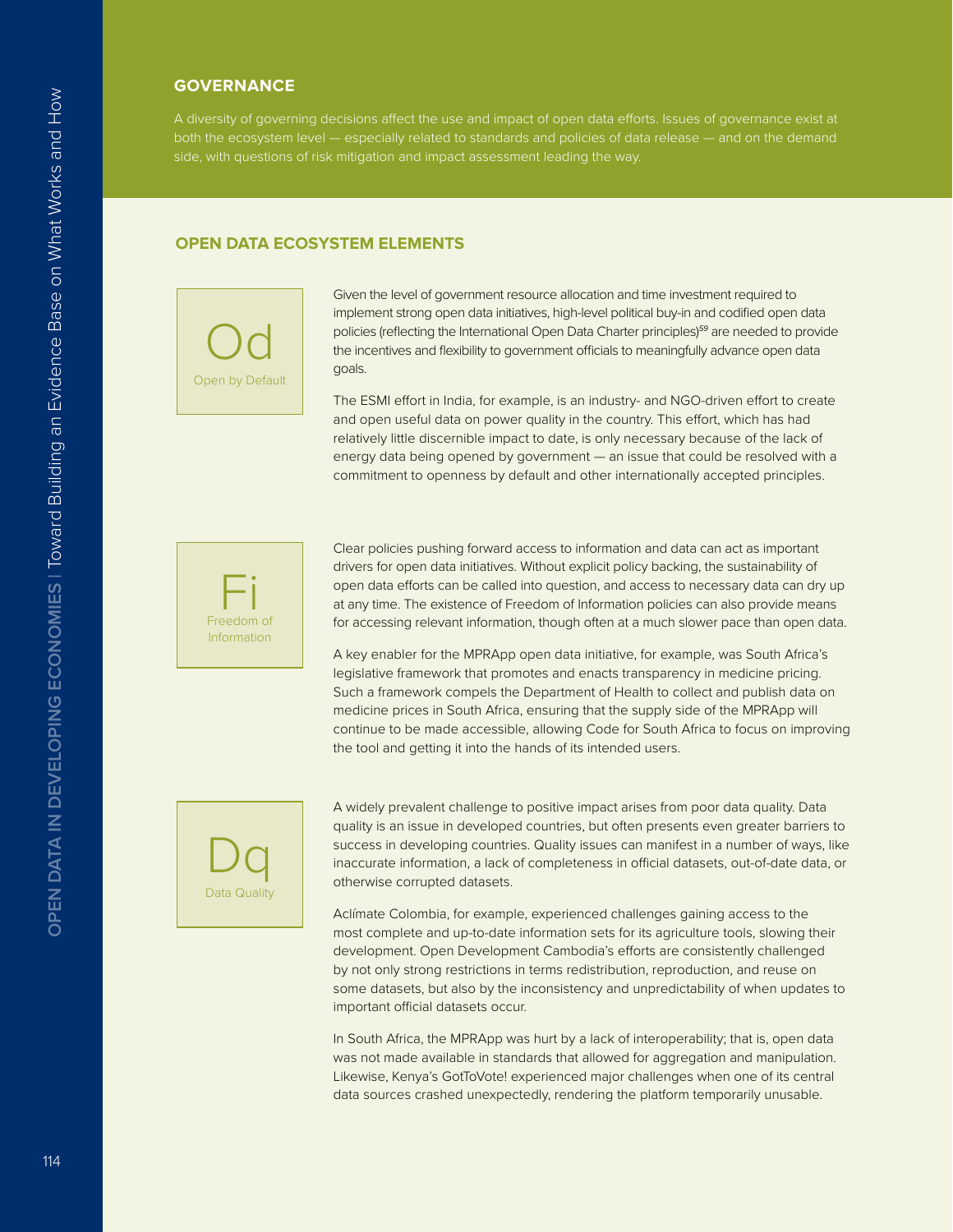

Just as open data is unlikely to create a major impact without demand-side actors to act upon released data, a lack of responsiveness, often characterized by a lack of commitment to take up data-driven insights within governing institutions, can limit the impact of open data. Often, governments succumb to the temptation to open wash data, nominally opening it up but failing to create feedback loops to ensure that users are actually using the data or that data is being released to meet a genuine demand.

In Jamaica, for example, an interactive community mapping project is supplementing open datasets with a crowdsourced effort to improve tourism in the country; the project's clear potential has not yielded major impacts yet in part because tourism authorities have not yet acted on the generated insights. The researchers who used open data to predict dengue fever transmission in Paraguay also experienced ongoing challenges wresting the most useful data for their algorithms from government data holders; there has been little indication that their insights will be meaningfully taken up by institutional authorities.

#### **OPEN DATA USER/DONOR AGENCY ELEMENTS**



Open data projects are better positioned for success when practitioners develop and monitor metrics of impact to inform management and iteration.

The vast majority of the open data initiatives studied in this series lacked clearly defined performance metrics. Not only does this create major challenges for iterating upon early eforts, it calls the sustainability of these interventions into question, with a demonstration of success and impact a likely requirement for continued funding and investment.



In some cases, open data projects can be advanced despite some level of risk. In such cases, practitioners must ensure that projects that deal in information that is potentially personally identifiable (including anonymized data) have outlined and implemented a clear, upfront strategy for addressing risks created by open data use.

Many of the projects studied in this series dealt in potentially sensitive information e.g., health, energy consumption, political, and education data. Although each project took steps to ensure that no personally identifiable information was released to the public, all would benefit from a clearly defined—and, preferably, openly available—risk mitigation strategy to ensure that no harms inadvertently fall on data subjects.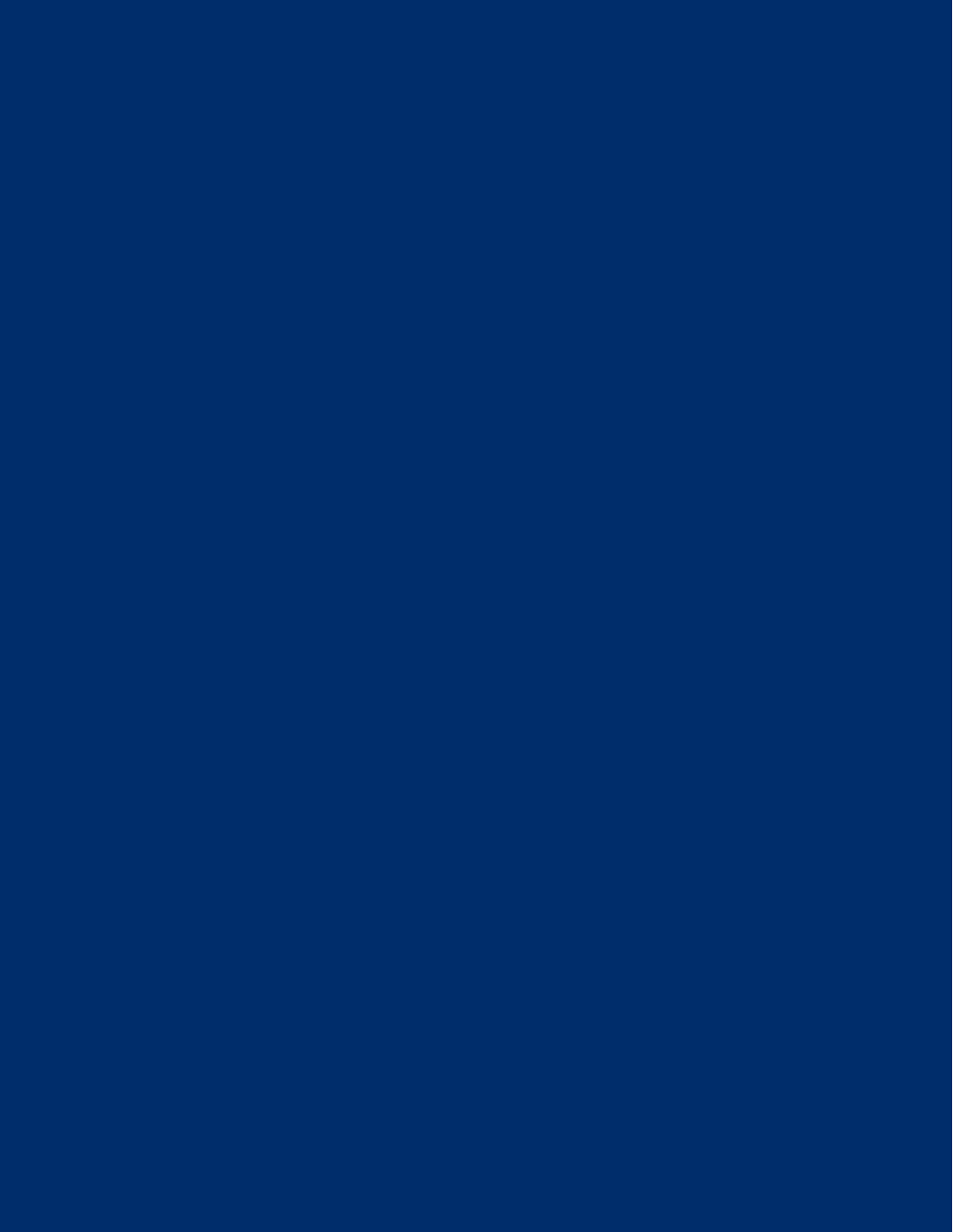# APPENDIX D

# **SELECTED READINGS ON OPEN DATA IN DEVELOPING ECONOMIES**

#### **OPEN DATA AND OPEN GOVERNMENT FOR DEVELOPMENT**

**Benjamin, Solomon, R. Bhuvaneswari, P. Rajan and Manjunatha, "Bhoomi: 'E-governance,' or, an anti-politics machine necessary to globalize Bangalore?" CASUM-m Working Paper, January 2007,** <http://bit.ly/2aD3vZe>**.**

- This paper explores the digitization of land titles and their effect on governance in Bangalore. The paper takes a critical view of digitization and transparency efforts, particularly as best practices that should be replicated in many contexts.
- The authors point to the potential of centralized open data and land records databases as a means for further entrenching existing power structures. They found that the digitization of land records in Bangalore "led to increased corruption, much more bribes and substantially increased time taken for land transactions," as well allowing "very large players in the land markets to capture vast quantities of land when Bangalore experiences a boom in the land market."
- They argue for the need "to replace politically neutered concepts like 'transparency', 'efficiency', 'governance', and 'best practice' [with] conceptually more rigorous terms that reflect the uneven terrain of power and control that governance embodies."

## **McGee, Rosie and Duncan Edwards, "Introduction: Opening Governance — Change, Continuity and Conceptual Ambiguity," IDS Bulletin, January 24, 2016.** <http://bit.ly/2aJn1pq>**.**

This introduction to a special issue of the *IDS Bulletin* frames the research and practice of leveraging opening governance as part of a development agenda.

The piece primarily focuses on a number of "critical debates" that "have begun to lay bare how imprecise and overblown the expectations are in the transparency, accountability and openness 'buzzfield', and the problems this poses."

A key finding on opening governance's uptake and impact in the development space relates to political buy-in:

"Political will is generally a necessary but insufficient condition for governance processes and relationships to become more open, and is certainly a necessary but insufficient condition for tech-based approaches to open them up. In short, where there is a will, tech-for-T&A may be able to provide a way; where there isn't a will, it won't."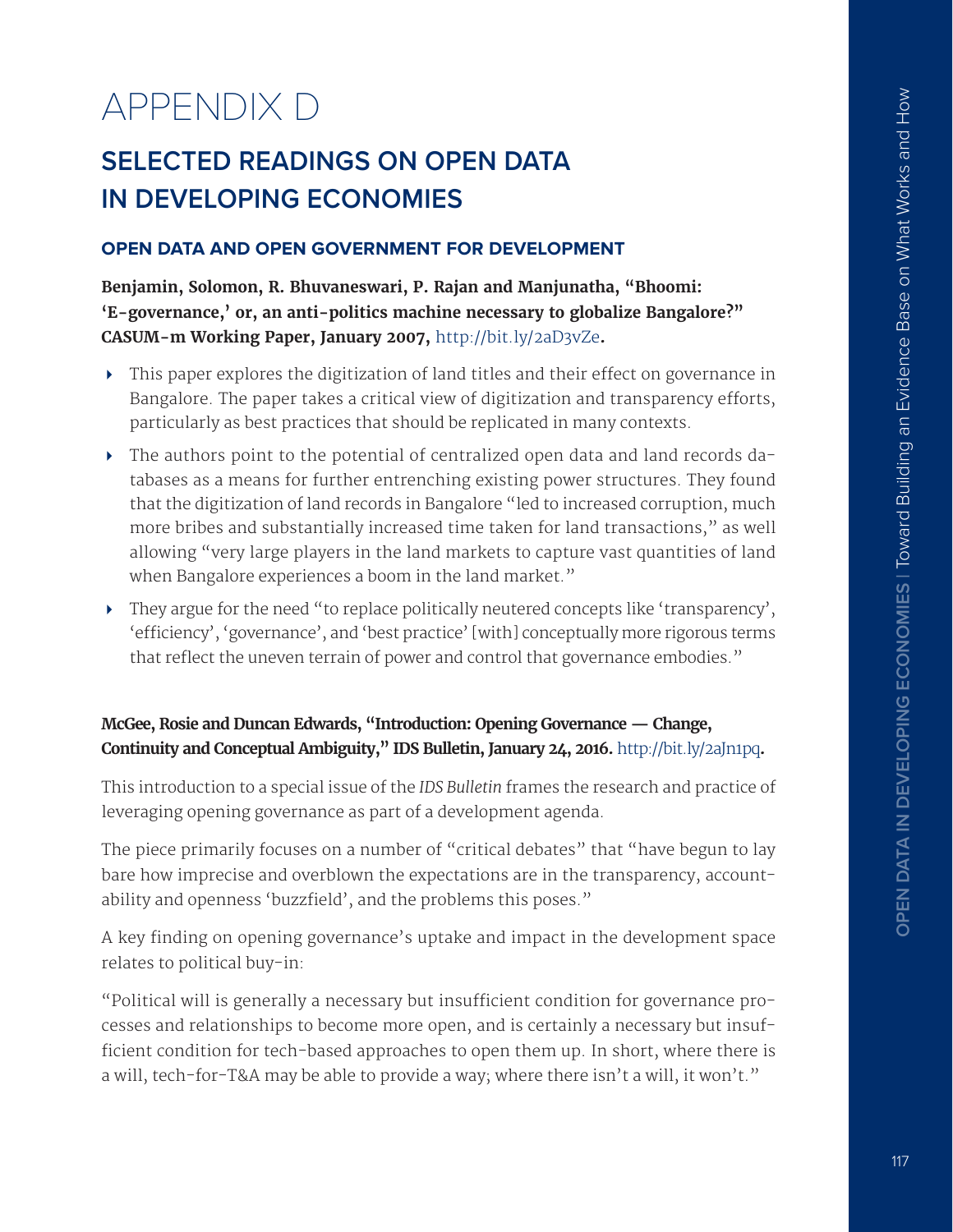#### **OPEN DATA AND DATA 4 DEVELOPMENT**

#### **3rd International Open Data Conference (IODC), "Enabling the Data Revolution: An international open data roadmap," Conference Report, 2015,** [http://bit.ly/2asb2ei.](http://bit.ly/2asb2ei)

This report, prepared by Open Data for Development, summarizes the proceedings of the third IODC in Ottawa, ON. It sets out an action plan for "harnessing open data for sustainable development," with the following five priorities:

- 1. Deliver shared principles for open data
- 2. Develop and adopt good practices and open standards for data publication
- 3. Build capacity to produce and use open data efectively
- 4. Strengthen open data innovation networks
- 5. Adopt common measurement and evaluation tools

The report draws on 70 impact accounts to present cross-sector evidence of "the promise and reality of open data," and emphasizes the utility of open data in monitoring development goals, and the importance of "joined-up open data infrastructures," ensuring wide accessibility, and grounding measurement in a clear understanding of citizen need, in order to realize the greatest benefits from open data.

Finally, the report sets out a draft International Open Data Charter and Action Plan for International Collaboration.

## **Hilbert, Martin, "Big Data for Development: A review of promises and challenges," Development Policy Review, December 13, 2015,** <http://bit.ly/2aoPtxL>**.**

This article presents a conceptual framework based on the analysis of 180 articles on the opportunities and threats of big data for international development.

Open data, Hilbert argues, can be an incentive for those outside of government to leverage big data analytics: "If data from the public sector were to be openly available, around a quarter of existing data resources could be liberated for Big Data Analytics."

Hilbert explores the misalignment between "the level of economic well-being and perceived transparency of a country" and the existence of an overarching open data policy. He points to low-income countries that are active in the open data effort, like Kenya, Russia and Brazil, in comparison to "other countries with traditionally high perceived transparency," which are less active in releasing data, like Chile, Belgium and Sweden.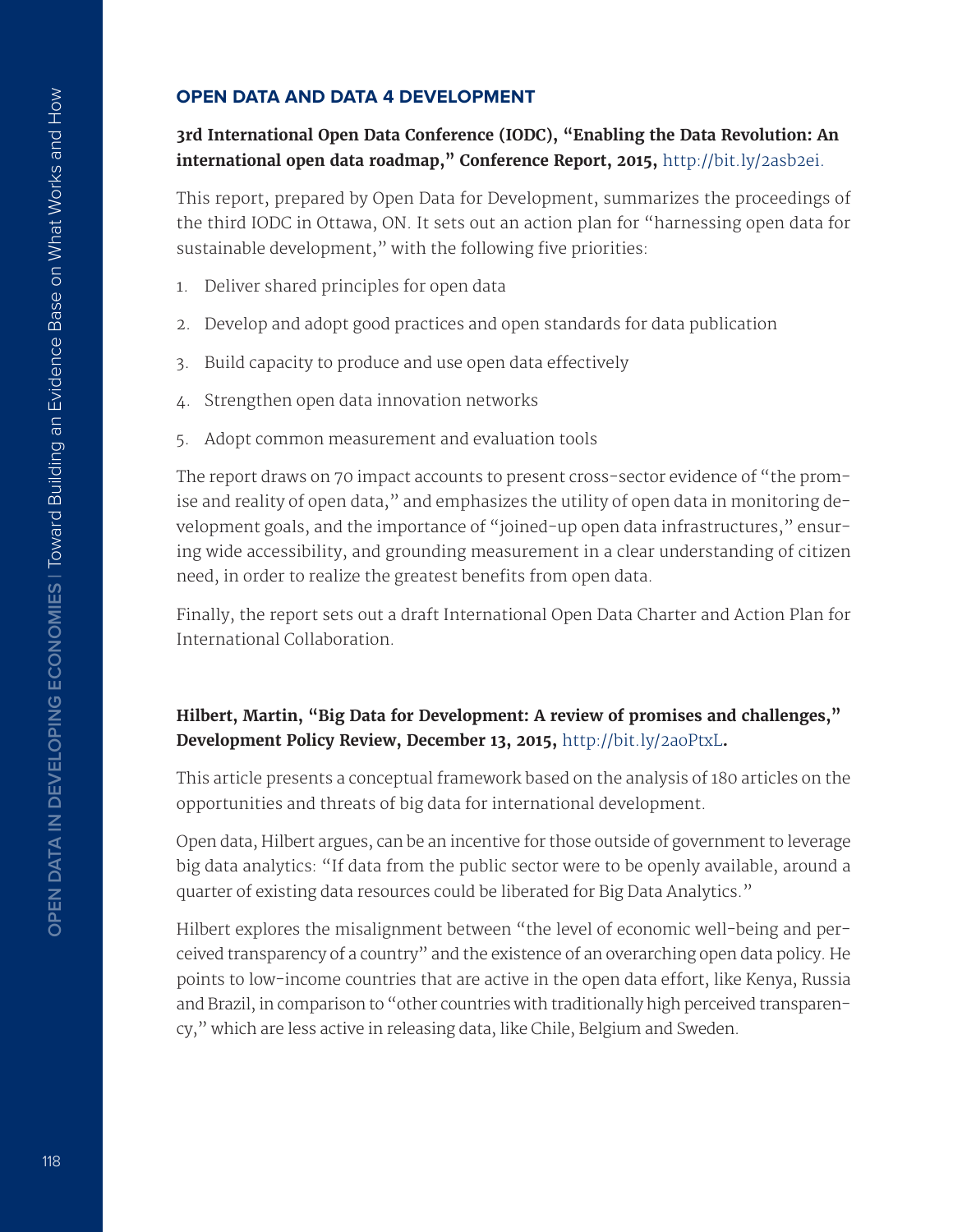#### **International Development Research Centre, World Wide Web Foundation, and Berkman Center at Harvard University, "Fostering a Critical Development Perspective on Open Government Data," Workshop Report, 2012,** <http://bit.ly/2aJpyQq>**.**

This paper considers the need for a critical perspective on whether the expectations raised by open data programs worldwide  $-$  as "a suitable remedy for challenges of good governance, economic growth, social inclusion, innovation, and participation $"$  – have been met, and if so, under what circumstances.

Given the lack of empirical evidence underlying the implementation of open data initiatives to guide practice and policy formulation, particularly in developing economies, the paper discusses the implementation of a policy-oriented research agenda to ensure open data initiatives in the Global South "challenge democratic deficits, create economic value and foster inclusion."

The report considers theories of the relationship between open data and impact, and the mediating factors affecting whether that impact is achieved. It takes a broad view of impact, including both demand- and supply-side economic impacts, social and environmental impact, and political impact.

## **Open Data for Development, "Open Data for Development: Building an inclusive data revolution," Annual Report, 2015,** <http://bit.ly/2aGbkz5>**.**

This report  $-$  the inaugural annual report for the Open Data for Development program  $$ gives an overview of outcomes from the program for each of OD4D's five program objectives:

- 1. Setting a global open data for sustainable development agenda;
- 2. Supporting governments in their open data initiatives;
- 3. Scaling data solutions for sustainable development;
- 4. Monitoring the availability, use and impact of open data around the world; and
- 5. Building the institutional capacity and long-term sustainability of the Open Data for Development network.

The report identifes four barriers to impact in developing countries: the lack of capacity and leadership; the lack of evidence of what works; the lack of coordination between actors; and the lack of quality data.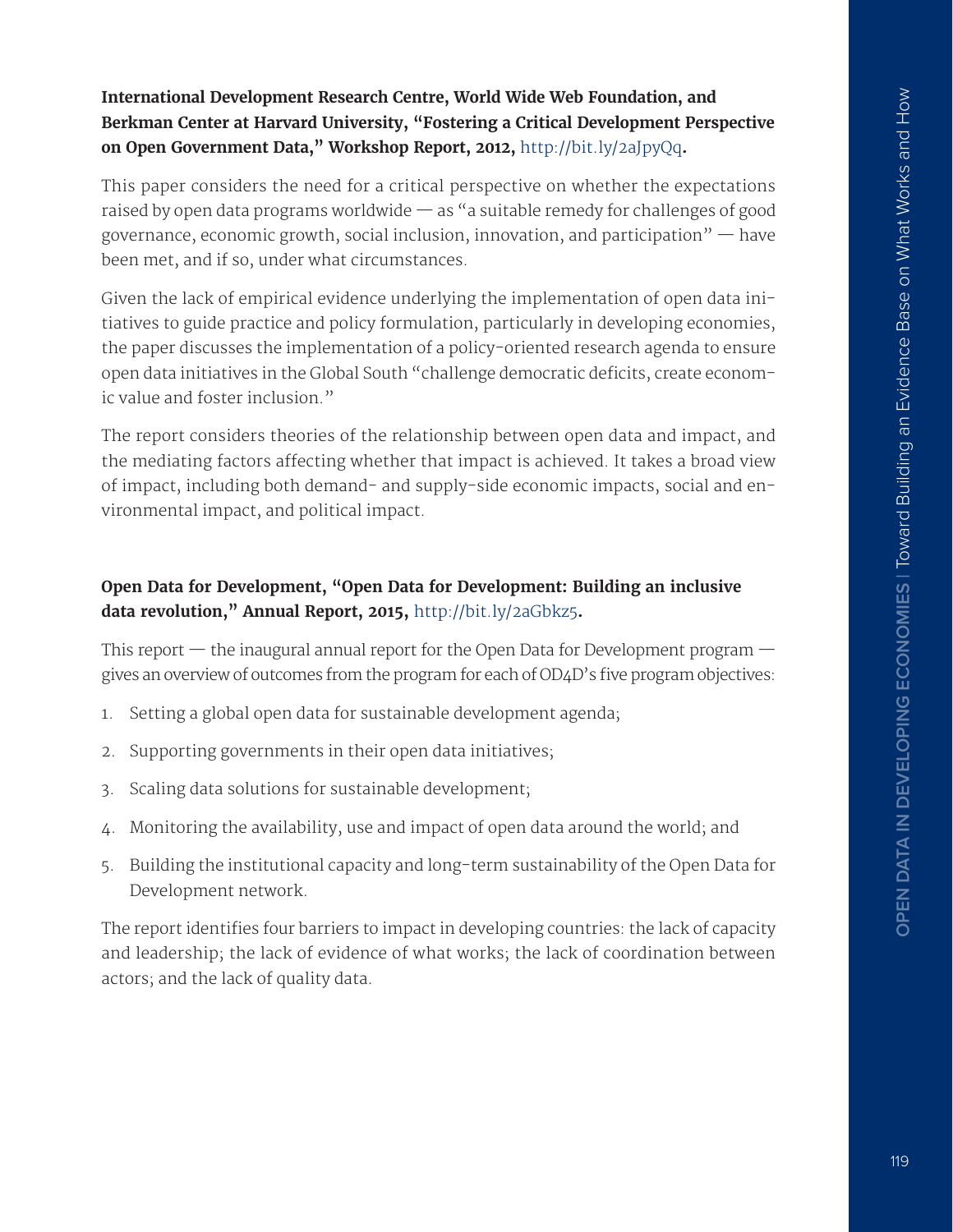**Stuart, Elizabeth, Emma Samman, William Avis and Tom Berliner, "The Data Revolution: Finding the missing millions," Open Data Institute Research Report, April 2015,** <http://bit.ly/2acnZtE>**.**

This report examines the challenge of implementing successful development initiatives when many citizens are not known to their governments as they do not exist in official databases.

The authors argue that "good quality, relevant, accessible and timely data will allow willing governments to extend services into communities which until now have been blank spaces in planning processes, and to implement policies more efficiently."

In addition to improvements to national statistical offices, the authors argue that "making better use of the data we already have" by increasing openness to certain datasets held by governments and international organizations could help to improve the situation.

They examine a number of open data efforts in developing countries, including Kenya and Mexico.

Finally, they argue that "the data revolution could play a role in changing the power dynamic between citizens, governments and the private sector, building on open data and freedom of information movements around the world. It has the potential to enable people to produce, access and understand information about their lives and to use this information to make changes."

## **United Nations Independent Expert Advisory Group on a Data Revolution for Sustainable Development, "A World That Counts, Mobilizing the Data Revolution," 2014,** <http://bit.ly/2am5K28>**.**

This report focuses on the potential benefits and risks data holds for sustainable development. Included in this is a strategic framework for using and managing data for humanitarian purposes. It describes a need for a multinational consensus to be developed to ensure data is shared effectively and efficiently.

It suggests that "people who are counted"  $-$  i.e., those who are included in data collection processes — have better development outcomes and a better chance for humanitarian response in emergency or confict situations.

In particular, "better and more open data" is described as having the potential to "save money and create economic, social and environmental value" toward sustainable development ends.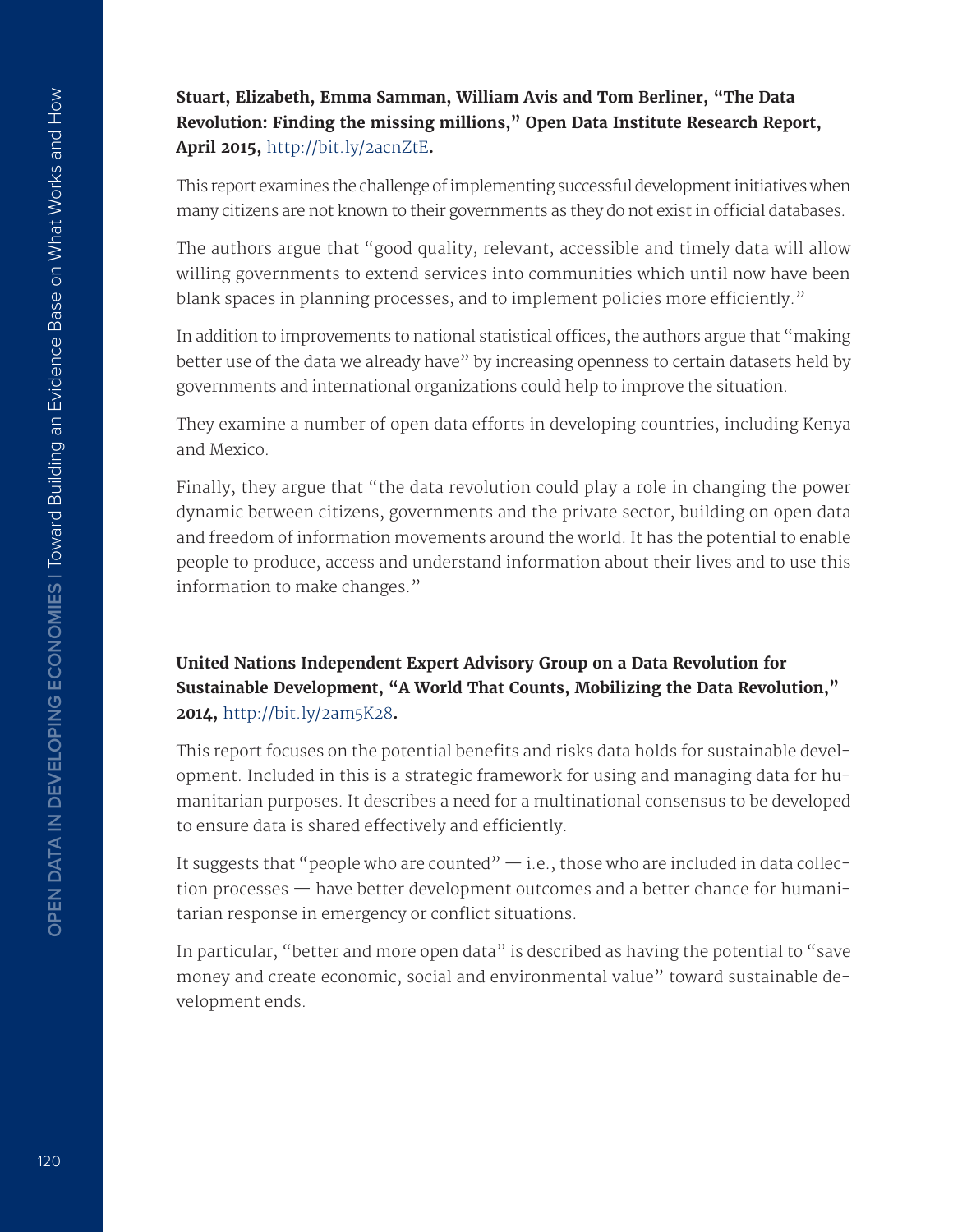#### **The World Bank, Digital Dividends: World Development Report 2016,** <http://bit.ly/2aG9Kx5>**.**

This report examines "digital dividends" or the development benefits of using digital technologies in the space.

The authors argue that: "To get the most out of the digital revolution, countries also need to work on the 'analog complements'  $-$  by strengthening regulations that ensure competition among businesses, by adapting workers' skills to the demands of the new economy, and by ensuring that institutions are accountable."

The "data revolution," which includes both big data and open data is listed as one of four "digital enablers."

Open data's impacts are explored across a number of cases and developing countries and regions, including: Nepal, Mexico, Southern Africa, Kenya, Moldova, and the Philippines.

Despite a number of success stories, the authors argue that: "sustained, impactful, scaled-up examples of big and open data in the developing world are still relatively rare," and, in particular, "Open data has far to go." They point to the high correlation between readiness, implementation and impact of open data to GDP per capita as evidence of the room for improvement.

#### **OPEN DATA AND OPEN DEVELOPMENT**

**Reilly, Katherine and Juan P. Alperin, "Intermediation in Open Development: A knowledge stewardship approach," Global Media Journal (Canadian Edition), 2016,**  <http://bit.ly/2atWyI8>**.**

This paper examines the intermediaries that "have emerged to facilitate open data and related knowledge production activities in development processes."

In particular, they study the concept of "knowledge stewardship," which "demands careful consideration of how — through what arrangements — open resources can best be provided, and how best to maximize the quality, sustainability, buy-in, and uptake of those resources."

The authors describe five models of open data intermediation:

- **Decentralized**
- Arterial
- Ecosystem
- Bridging
- Communities of practice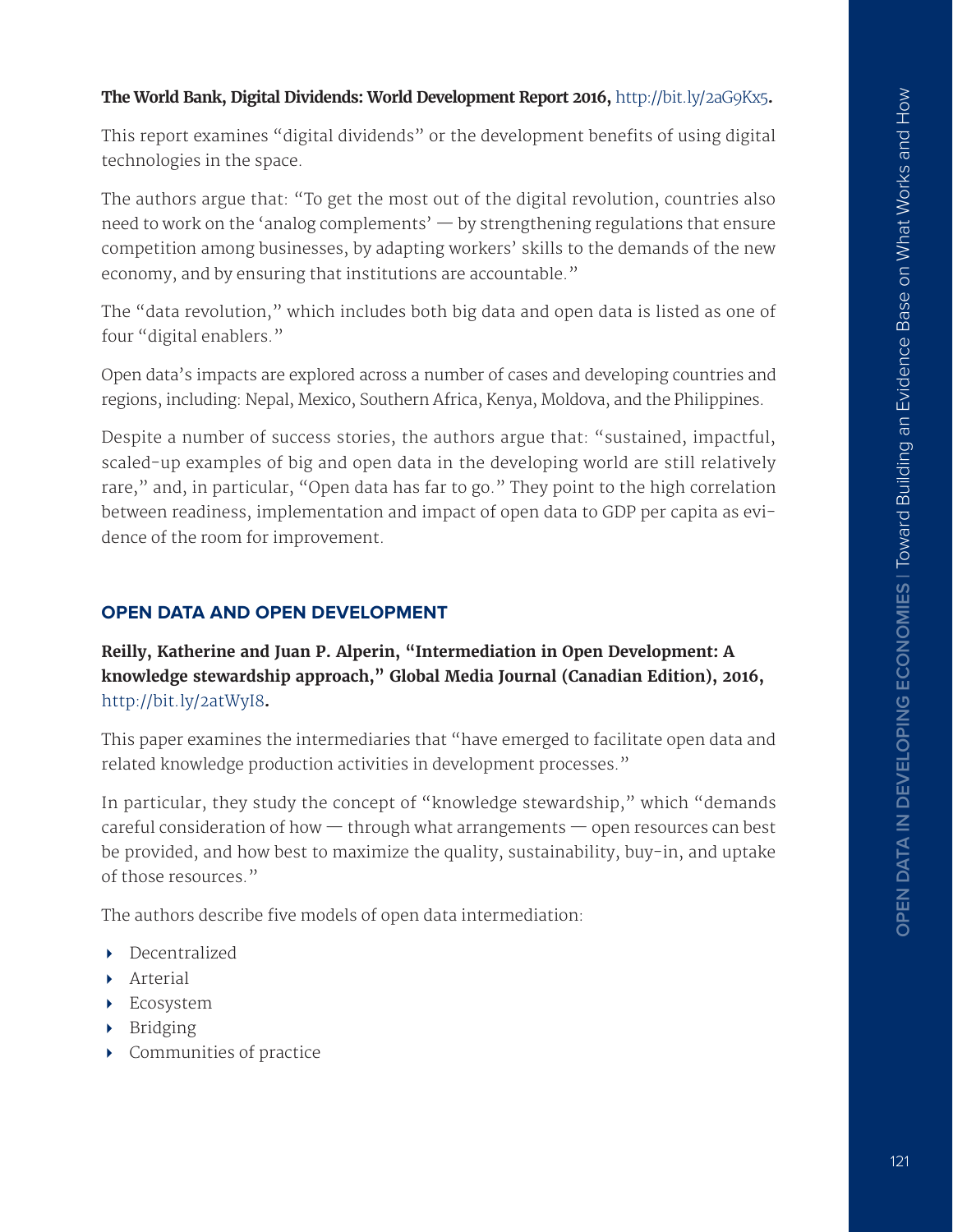**Reilly, Katherine and Rob McMahon, "Quality of Openness: Evaluating the contributions of IDRC's Information and Networks Program to open development," International Development Research Centre, January 2015,** <http://bit.ly/2aD6h0U>.

This report describes the outcomes of IDRC's Information and Networks (I&N) program, focusing, in particular, on those related to "quality of openness" of initiatives as well as their outcomes.

The research program explores "mechanisms that link open initiatives to human activities in ways that generate social innovations of significance to development. These include push factors such as data holders' understanding of data usage, the preparedness or acceptance of user communities, institutional policies, and wider policies and regulations; as well as pull factors including the awareness, capacity and attitude of users. In other words, openly networked social processes rely on not just quality openness, but also on supportive environments that link open resources and the people who might leverage them to create improvements, whether in governance, education or knowledge production."

#### **Smith, M. and L. Elder, "Open ICT Ecosystems Transforming the Developing World," Information Technologies and International Development, 2010,** <http://bit.ly/2au0qsW>**.**

The paper examines the hypothesis that "open social arrangements, enabled by ICTs, can help to catalyze the development impacts of ICTs. In other words, open ICT ecosystems provide the space for the amplification and transformation of social activities that can be powerful drivers of development."

Although the focus is placed on a number of ICT interventions — with open data only directly referenced as it relates to the science community — the lessons learned and overarching framework are applicable to the open data for development space.

The authors argue for a new research focus on "the new social activities enabled by diferent configurations of ICT ecosystems and their connections with particular social outcomes." They point in particular to "modules of social practices that can be applied to solve similar problems across different development domains," including "massive participation, collaborative production of content, collaborative innovation, collective information validation, new 'open' organizational models, and standards and knowledge transfer."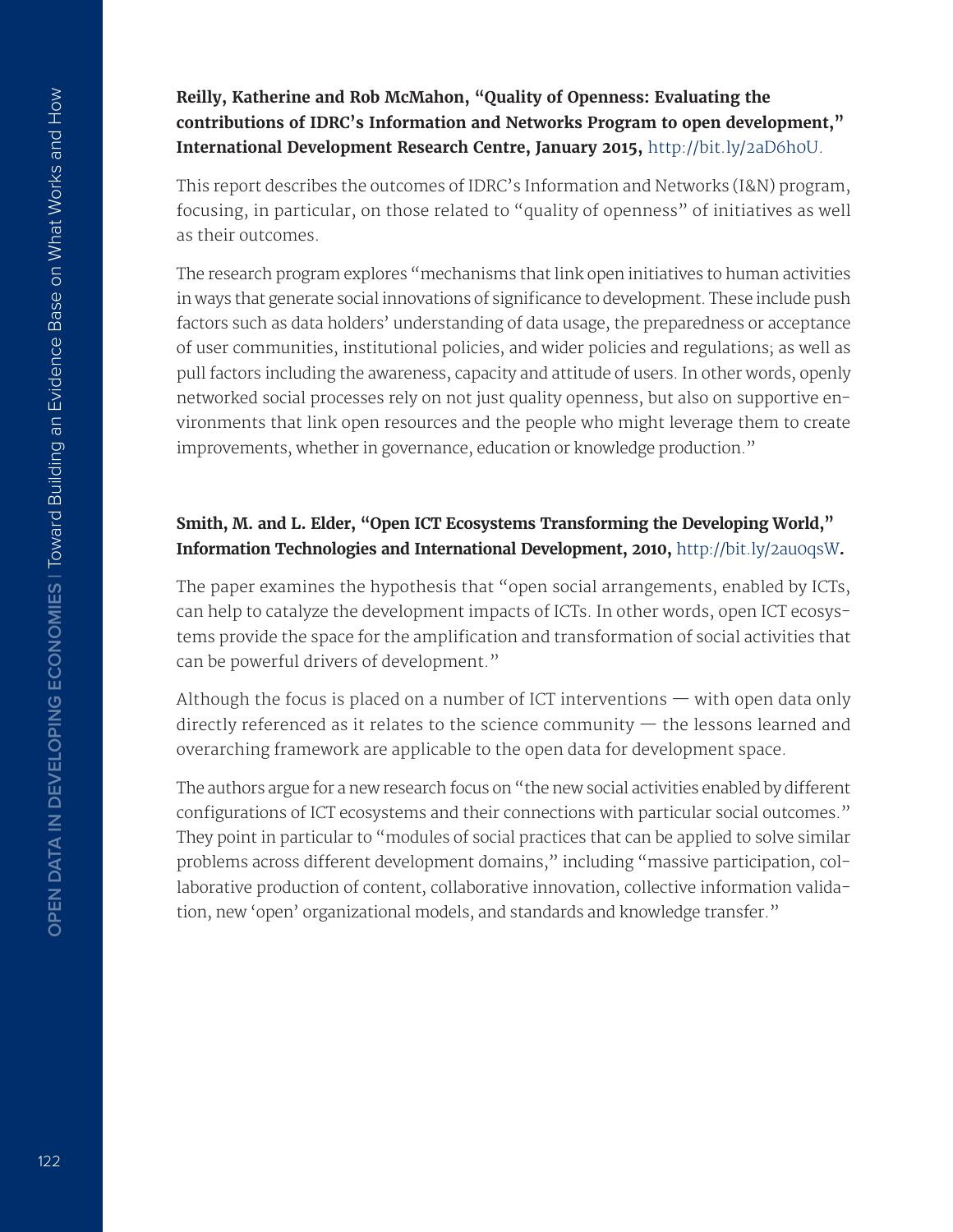#### **Smith, Matthew and Katherine M. A. Reilly, eds., Open Development: Networked innovations in international development, MIT Press, 2013,** <http://bit.ly/2atX2hu>**.**

This edited volume considers the implications of the emergence of open networked models predicated on digital network technologies for development. In their introduction, the editors emphasize that openness is a means to support development, not an end, which is layered upon existing technological and social structures. Though openness is often disruptive, it depends upon some measure of closedness and structure to function effectively.

Subsequent, separately authored chapters provide case studies of open development drawn from health, biotechnology, and education, and explore some of the political and structural barriers faced by open models.

## **van den Broek, Tijs, Marijn Rijken and Sander van Oort, "Towards Open Development Data: A review of open development data from a NGO perspective," 2012,** <http://bit.ly/2ap5E8a>**.**

In this paper, the authors seek to answer the question: "What is the status, potential and required next steps of open development data from the perspective of the NGOs?"

They argue that "the take-up of open development data by NGOs has shown limited progress in the last few years," and offer "several steps to be taken before implementation" to increase the effectiveness of open data's use by NGOs to improve development efforts:

- Develop a vision on open development and open data.
- Develop a clear business case.
- $\triangleright$  Research the benefits and risks of open development data and raise organizational and political awareness and support.
- Develop an appealing business model for data intermediaries and end-users.
- $\triangleright$  Balance data quality and timeliness.
- $\triangleright$  Dealing with the data obesity.
- Enrich quantitative data to overcome a quantitative bias.
- Monitor implementation and share best practices.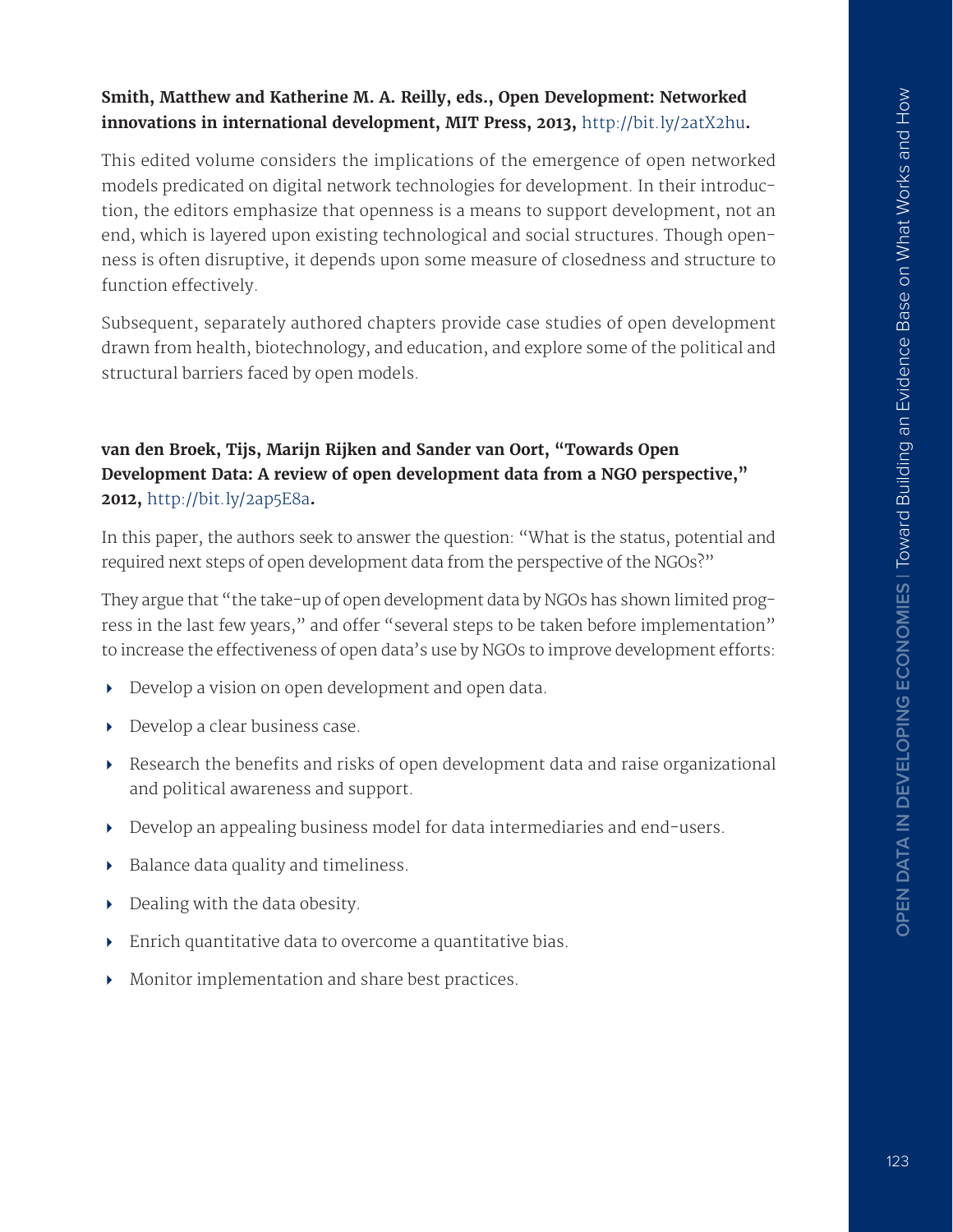#### **OPEN DATA AND DEVELOPMENT GOALS**

**Berdou, Evangelia, "Mediating Voices and Communicating Realities: Using information crowdsourcing tools, open data initiatives and digital media to support and protect the vulnerable and marginalised," Institute of Development Studies, 2011,** [http://bit.](http://bit.ly/2aqbycg) [ly/2aqbycg](http://bit.ly/2aqbycg)**.**

This report examines how "open source information crowdsourcing platforms like Ushahidi, and open mapping and data initiatives like OpenStreetMap, are enabling citizens in developing countries to generate and disseminate information critical for their lives and livelihoods."

The authors focus in particular on:

- "the role of the open source social entrepreneur as a new development actor
- $\triangleright$  the complexity of the architectures of participation supported by these platforms and the need to consider them in relation to the decision-making processes that they aim to support and the roles in which they cast citizens
- the possibilities for cross-fertilisation of ideas and the development of new practices between development practitioners and technology actors committed to working with communities to improve lives and livelihoods."

While the use of ICTs and open data pose numerous potential benefits for supporting and protecting the vulnerable and marginalized, the authors call for greater attention to:

- $\triangleright$  challenges emerging from efforts to sustain participation and govern the new information commons in under-resourced and politically contested spaces
- complications and risks emerging from the desire to share information freely in such contexts
- gaps between information provision, transparency and accountability, and the slow materialization of projects' wider social benefits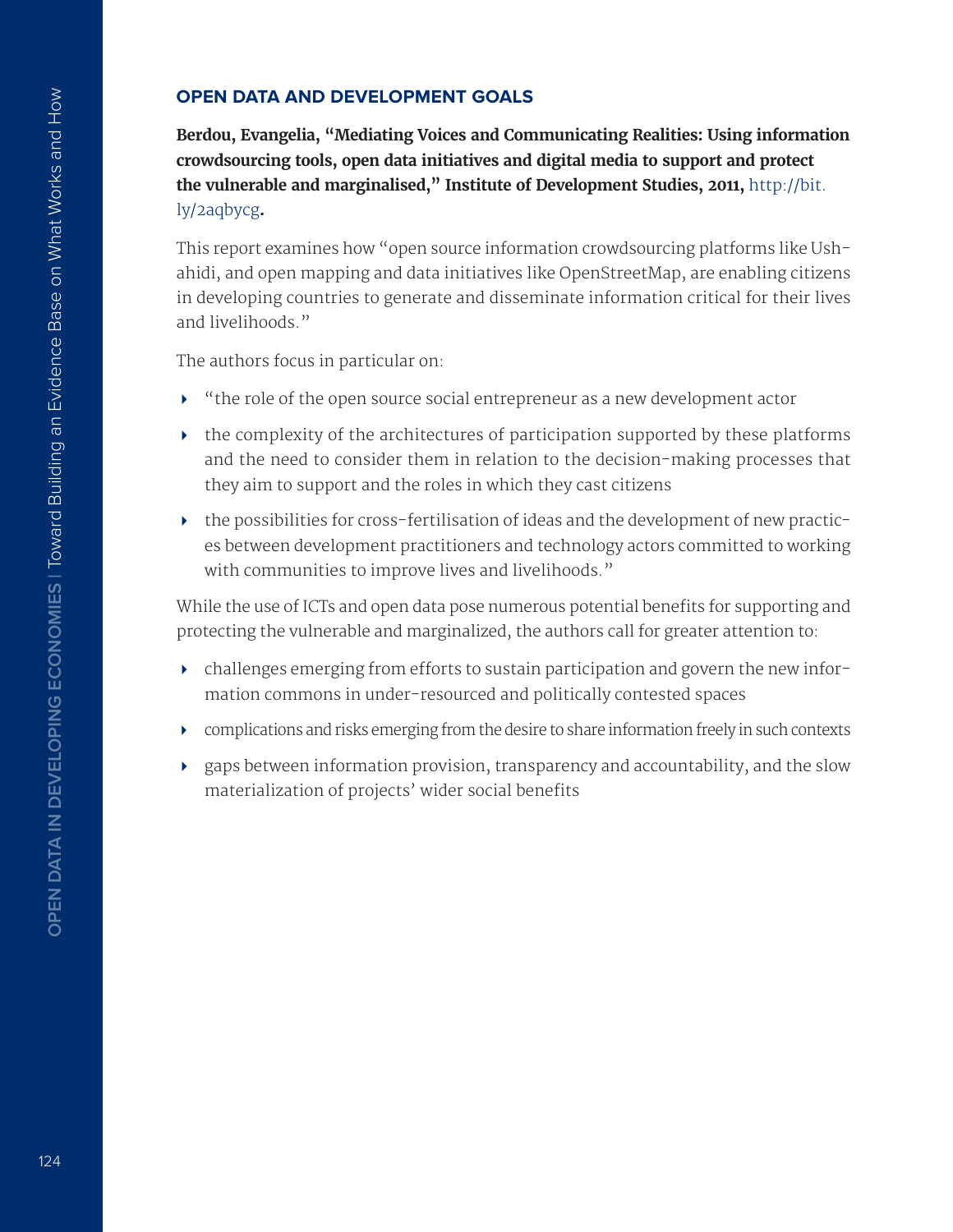#### **Canares, Michael and Satyarupa Shekhar, "Open Data and Sub-national Governments: Lessons from developing countries," 2015,** <http://bit.ly/2au2gu2>**.**

This synthesis paper seeks to gain a greater understanding of open data's effects on local contexts — "where data is collected and stored, where there is strong feasibility that data will be published, and where data can generate the most use and impact"  $$ through the examination of nine papers developed as part of the Open Data in Developing Countries research project.

The authors point to three central findings:

- $\blacktriangleright$  "There is substantial effort on the part of sub-national governments to proactively disclose data, however, the design delimits citizen participation, and eventually, use."
- Context demands diferent roles for intermediaries and diferent types of initiatives to create an enabling environment for open data."
- "Data quality will remain a critical challenge for sub-national governments in developing countries and it will temper potential impact that open data will be able to generate."

## **Davies, Tim, "Open Data in Developing Countries — Emerging Insights from Phase I," ODDC, 2014,** <http://bit.ly/2aX55UW>**.**

This report synthesizes fndings from the Exploring the Emerging Impacts of Open Data in Developing Countries (ODDC) research network and its study of open data initiatives in 13 countries.

Davies provides 15 initial insights across the supply, mediation, and use of open data, including:

- Open data initiatives can create new spaces for civil society to pursue government accountability and efectiveness;
- Intermediaries are vital to both the supply and the use of open data; and
- Digital divides create data divides in both the supply and use of data.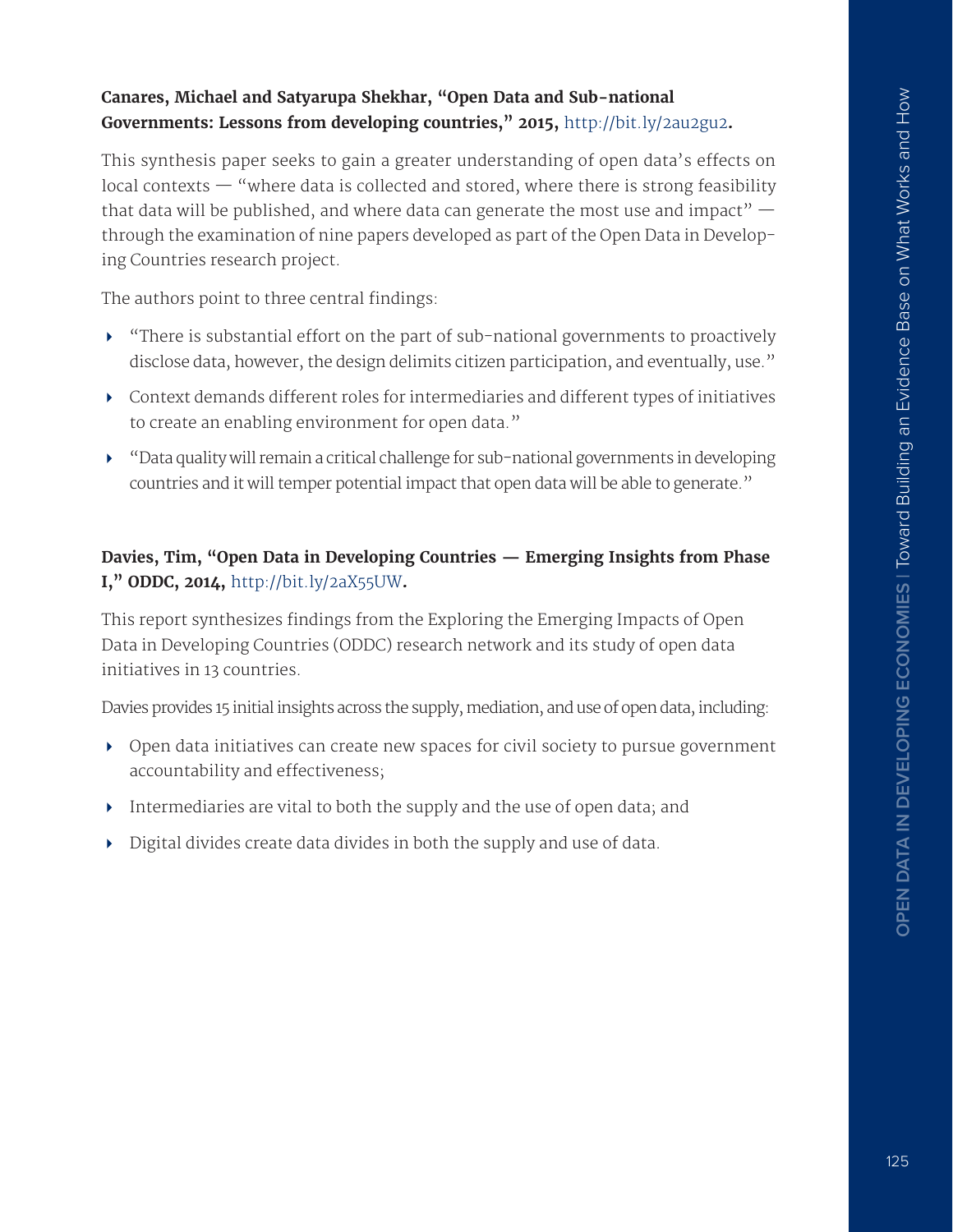**Davies, Tim and Duncan Edwards, "Emerging Implications of Open and Linked Data for Knowledge Sharing Development," IDS Bulletin, 2012,** <http://bit.ly/2aLKFyI>**.**

This article explores "issues that development sector knowledge intermediaries may need to engage with to ensure the socio-technical innovations of open and linked data work in the interests of greater diversity and better development practice."

The authors explore a number of case studies where open and linked data was used in a development context, including:

- ▶ Open research: IDS and R4D meta-data
- Open aid: International Aid Transparency Initiative
- ▶ Open linked statistics: Young Lives

Based on lessons learned from these cases, the authors argue that "openness must serve the interests of marginalized and poor people. This is pertinent at three levels:

- $\triangleright$  Practices in the publication and communication of data
- Capacities for, and approaches to, the use of data
- Development and emergent structuring of open data ecosystems

#### **Montano, Elise and Diogo Silva, "Exploring the Emerging Impacts of Open Data in Developing Countries (ODDC): ODDC1 follow-up outcome evaluation report," ODDC, 2016,** <http://bit.ly/2au65z7>**.**

This report summarizes the findings of a two and a half year research-driven project sponsored by the World Wide Web Foundation to explore how open data improves governance in developing countries, and build capacity in these countries to engage with open data. The research was conducted through 17 subgrants to partners from 12 countries.

Upon evaluation in 2014, partners reported increased capacity and expertise in dealing with open data; empowerment in infuencing local and regional open data trends, particularly among CSOs; and increased understanding of open data among policy makers with whom the partners were in contact.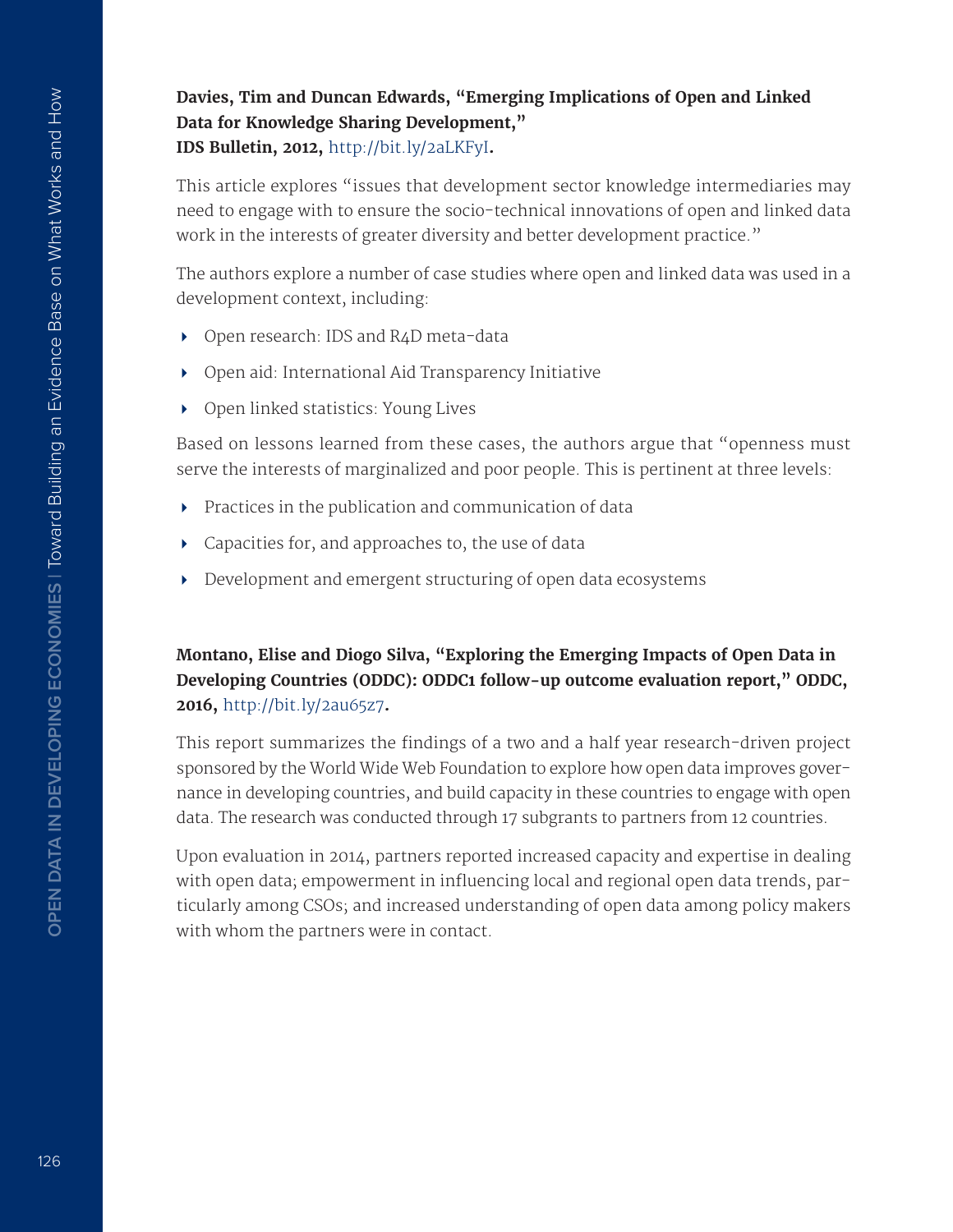#### **Davies, Tim, Fernando Perini, and Jose Alonso, "Researching the Emerging Impacts of Open Data," ODDC, 2013,** <http://bit.ly/2aqb6uP>**.**

This research report offers a conceptual framework for open data, with a particular focus on open data in developing countries.

The conceptual framework comprises three central elements:

- ▶ Open Data
- About government
- About companies and markets
- About citizens
- Domains of governance
- ▶ Political domains
- $\blacktriangleright$  Economic domains
- $\triangleright$  Social domains
- ▶ Emerging Outcomes
- **Figure 1** Transparency and accountability
- **Innovation and economic growth**
- **Inclusion and empowerment**

The authors describe three central theories of change related to open data's impacts:

- Open data will bring about greater transparency in government, which in turn brings about greater accountability of key actors to make decisions and apply rules in the public interest;
- Open data will enable non-state innovators to improve public services or build innovative products and services with social and economic value; open data will shift certain decision making from the state into the market, making it more efficient;
- Open data will remove power imbalances that resulted from asymmetric information, and will bring new stakeholders into policy debates, giving marginalized groups a greater say in the creation and application of rules and policy.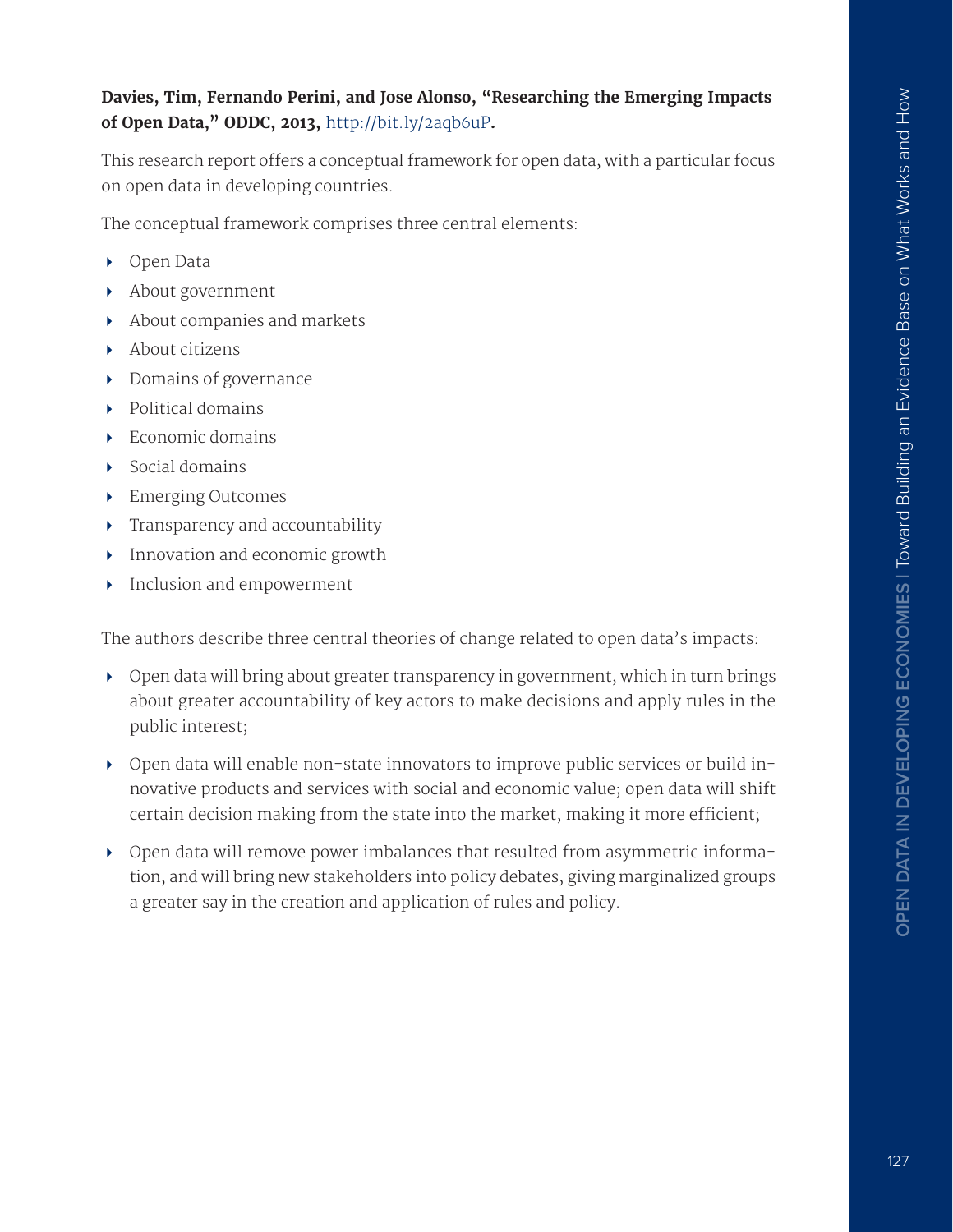#### **Open Data in Europe and Central Asia, "The Role of Open Data for Sustainable Development: A brief from Eastern Europe and Central Asia," 2016,** [http://](http://www.odecanet.org/wp-content/uploads/2016/06/ECA-Open-Data-Results.pdf)bit.ly/2tiTgli

This report was produced by ODECA in partnership with the United Nations Development Programme and the Open Data for Development Network to assess the use and impact of open data in the Eastern European and Central Asia (EECA) region in the context of the SDGs.

Focusing their study in particular on Albania, Georgia and Moldova, the authors provide four central recommendations to increase open data's impact on development across the region:

- "Open data initiatives need to combine institutional and civil society development.
- Governments need to actively engage civil society actors when developing open data initiatives, creating higher awareness of open data, and using available capacity and synergies between sectors.
- Open data publication should be incorporated as a part of general civil service reforms, involving data literacy and increased awareness within the public sector.
- International organizations should provide vital support for open data within the EECA region, including necessary expertise in the field."

#### **The World Bank, "Open Data for Sustainable Development," Policy Note, August 2015,** <http://bit.ly/2aGjaJ4>**.**

This report from the World Bank seeks to describe open data's potential for achieving the Sustainable Development Goals, and makes a number of recommendations toward that end.

The authors describe four key benefts of open data use for developing countries:

- Foster economic growth and job creation
- $\triangleright$  Improve efficiency, effectiveness, and coverage of public services
- Increase transparency, accountability, and citizen participation
- Facilitate better information sharing within government
- $\triangleright$  The paper concludes with a number of recommendations for improving open data programs, including:
- Support open data use through legal and licensing frameworks.
- Make data available for free online.
- Publish data inventories for the government's data resources.
- Create feedback channels to government from current and potential data users.
- Prioritize the datasets that users want.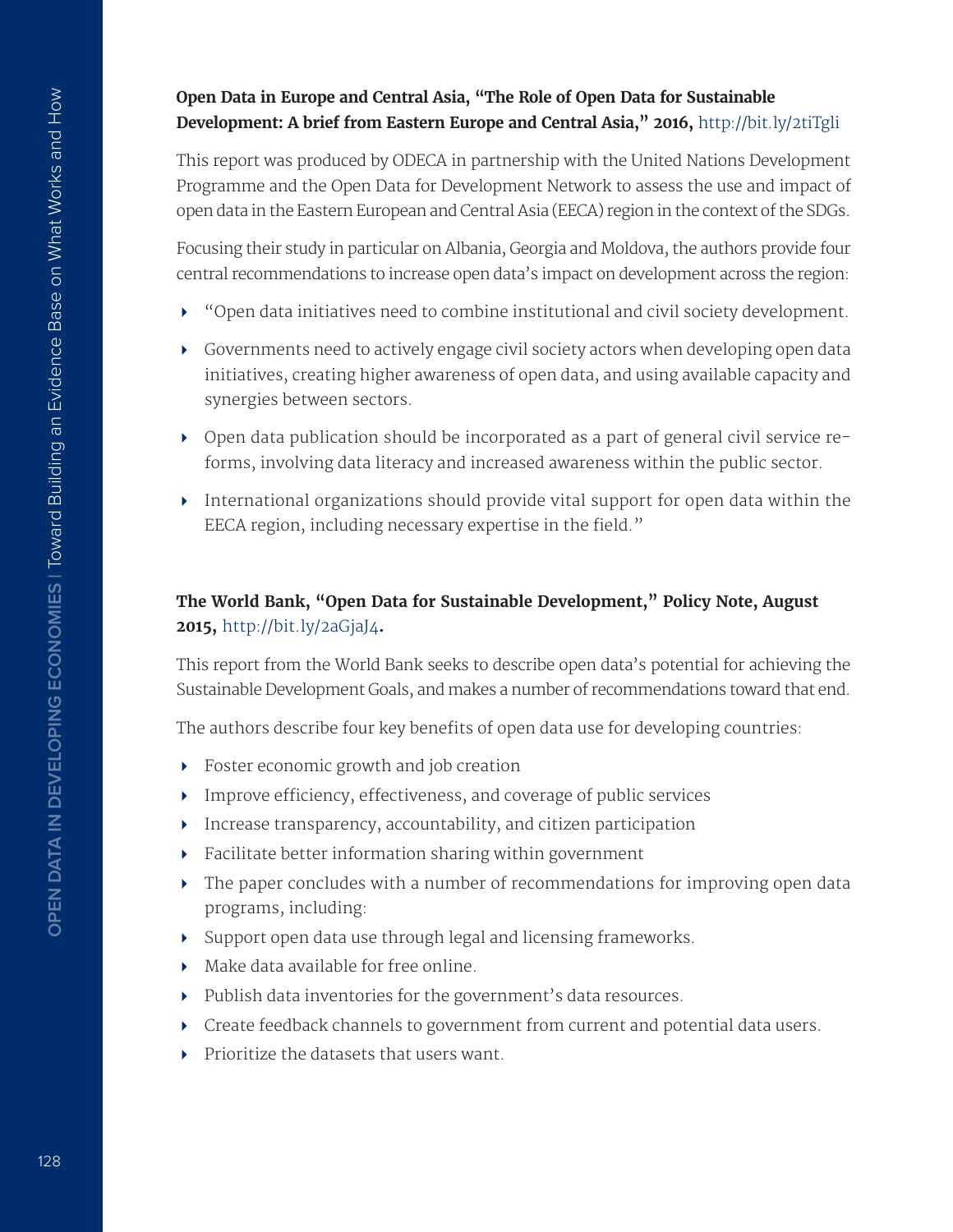#### **Smith, Fiona, William Gerry and Emma Truswell, "Supporting Sustainable Development with Open Data," Open Data Institute, 2015,** <http://bit.ly/2aJwxsF>**.**

This report describes the potential benefits, challenges and next steps for leveraging open data to advance the Sustainable Development Goals.

The authors argue that the greatest potential impacts of open data on development are:

- More efectively target aid money and improve development programs
- **Track development progress and prevent corruption**
- Contribute to innovation, job creation and economic growth.

They note, however, that many challenges to such impacts exist, including:

- A weak enabling environment for open data publishing
- ▶ Poor data quality
- A mismatch between the demand for open data and the supply of appropriate datasets
- A "digital divide" between rich and poor, afecting both the supply and use of data
- A general lack of quantifable data and metrics.

The report articulates a number of ways that "governments, donors and (international)  $NGOs$  — with the support of researchers, civil society and industry — can apply open data to help make the SDGs a reality:

- Reach global consensus around principles and standards, namely being "open by default," using the Open Government Partnership's Open Data Working Group as a global forum for discussion.
- Embed open data into funding agreements, ensuring that relevant, high-quality data is collected to report against the SDGs. Funders should mandate that data relating to performance of services, and data produced as a result of funded activity, be released as open data.
- $\triangleright$  Build a global partnership for sustainable open data, so that groups across the public and private sectors can work together to build sustainable supply and demand for data in the developing world."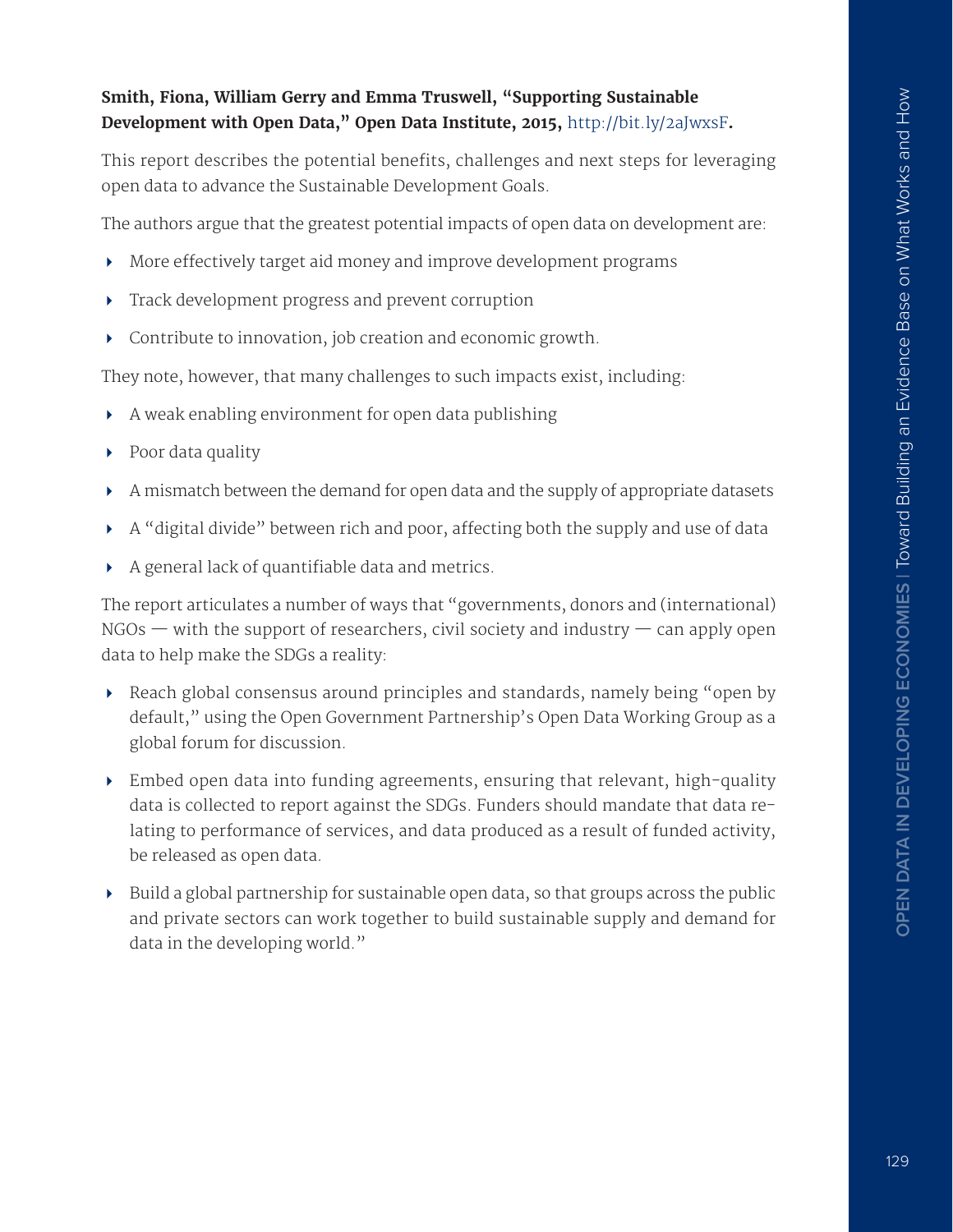#### **OPEN DATA AND DEVELOPING COUNTRIES (NATIONAL CASE STUDIES)**

#### **Beghin, Nathalie and Carmela Zigoni, "Measuring Open Data's Impact on Brazilian National and Sub-National Budget Transparency Websites and Its Impacts on People's Rights," 2014,** <http://bit.ly/2au3LaQ>**.**

This report examines the impact of a Brazilian law requiring government entities to "provide real-time information on their budgets and spending through electronic means." The authors explore "whether the national and state capitals are in fact using principles and practices of open data in their disclosures, and has evaluated the emerging impacts of open budget data disclosed through the national transparency portal."

The report leveraged a "quantitative survey of budget and financial disclosures, and qualitative research with key stakeholders" to explore the "role of technical platforms and intermediaries in supporting the use of budget data by groups working in pursuit of social change and human rights."

The survey found that:

- The information provided is complete.
- In general, the data are not *primary.*
- Most governments do not provide *timely* information.
- *Access* to information is not ensured to all individuals.
- Advances were observed in terms of the availability of *machine-processable data.*
- Access is free, *without discriminating* users.
- The minority presents data in non-proprietary format.
- It is not known whether the data are under *license.*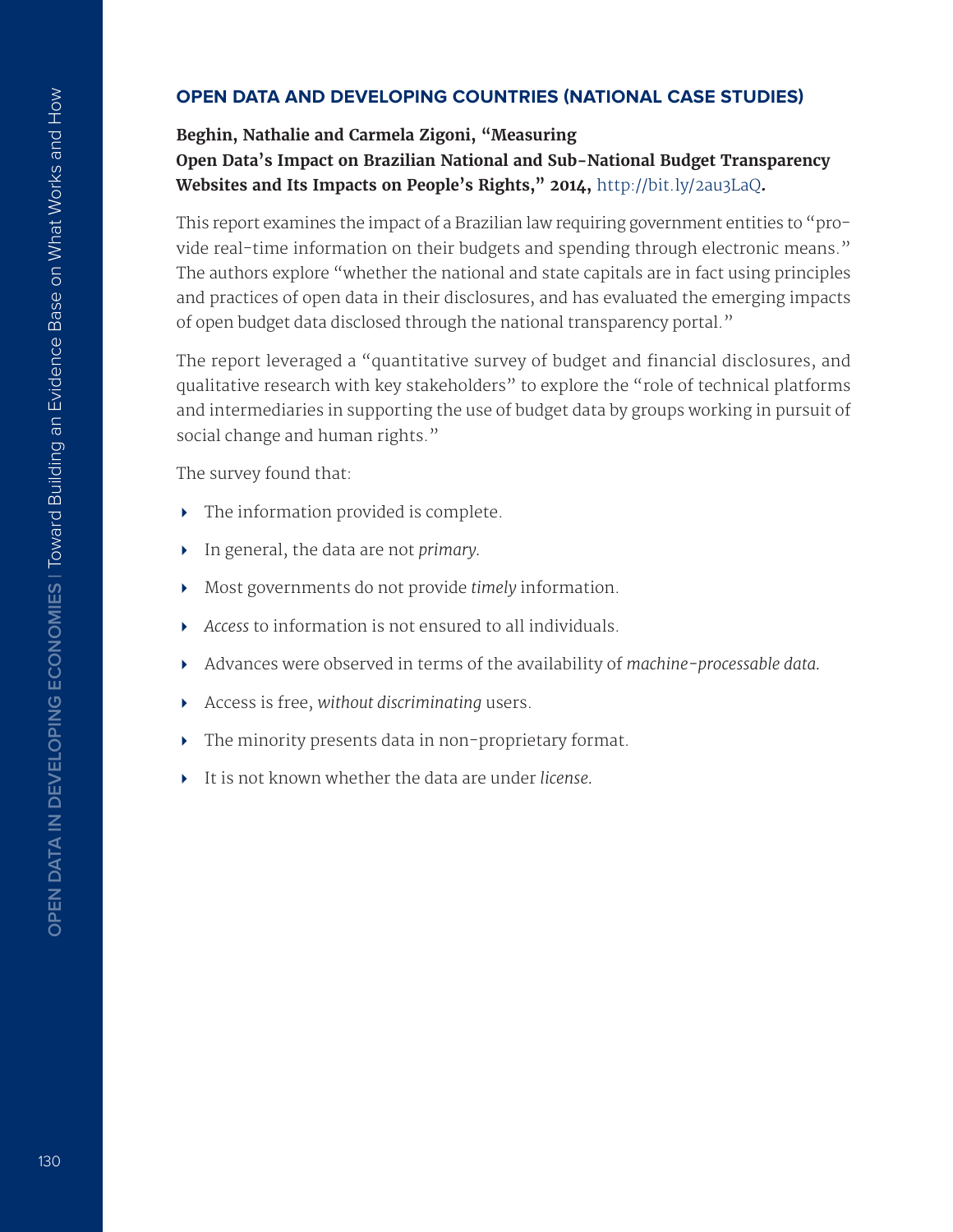#### **Boyera, S. and C. Iglesias, "Open Data in Developing Countries: State of the art," Partnership for Open Data, 2014,** <http://bit.ly/2acBMR7>**.**

This report provides a summary of the state-of-the-art study developed by SBC4D for the Partnership for Open Data (POD).

A series of interviews and responses to an online questionnaire yielded a number of findings, including:

- "The number of actors interested in Open Data in Developing Countries is growing quickly. The study has identifed 160+ organizations. It is important to note that a majority of them are just engaging in the domain and have little past experience. Most of these actors are focused on OD as an objective not a tool or means to increase impact or outcome.
- Local actors are strong advocates of public data release. Lots of them are also promoting the re-use of existing data (through e.g. the organization of training, hackathons and alike). However, the study has not identifed many actors practically using OD in their work or engaged in releasing their own data.
- Traditional development sectors (health, education, agriculture, energy, transport) are not yet the target of many initiatives, and are clearly underdeveloped in terms of use-cases.
- There is very little connection between horizontal (e.g. national OD initiatives) and vertical (sector-specifc initiatives on e.g. extractive industry, or disaster management) activities."

#### **Canares, M.P., J. de Guia, M. Narca and J. Arawiran, "Opening the Gates: Will open data initiatives make local governments in the Philippines more transparent?" Open LGU Research Project, 2014,** <http://bit.ly/2au3Ond>**.**

This paper seeks to determine the impacts of the Department of Interior and Local Government of the Philippines' Full Disclosure Policy, affecting financial and procurement data, on both data providers and data users.

The paper uncovered two key findings:

 "On the supply side, incentivising openness is a critical aspect in ensuring that local governments have the interest to disclose fnancial data. While at this stage, local governments are still on compliance behaviour, it encourages the once reluctant LGUs to disclose fnancial information in the use of public funds, especially when technology and institutional arrangements are in place. However, LGUs do not make an efort to inform the public that information is available online and has not made data accessible in such a way that it can allow the public to perform computations and analysis. Currently, no data standards have been made yet by the Philippine national government in terms of format and level of detail."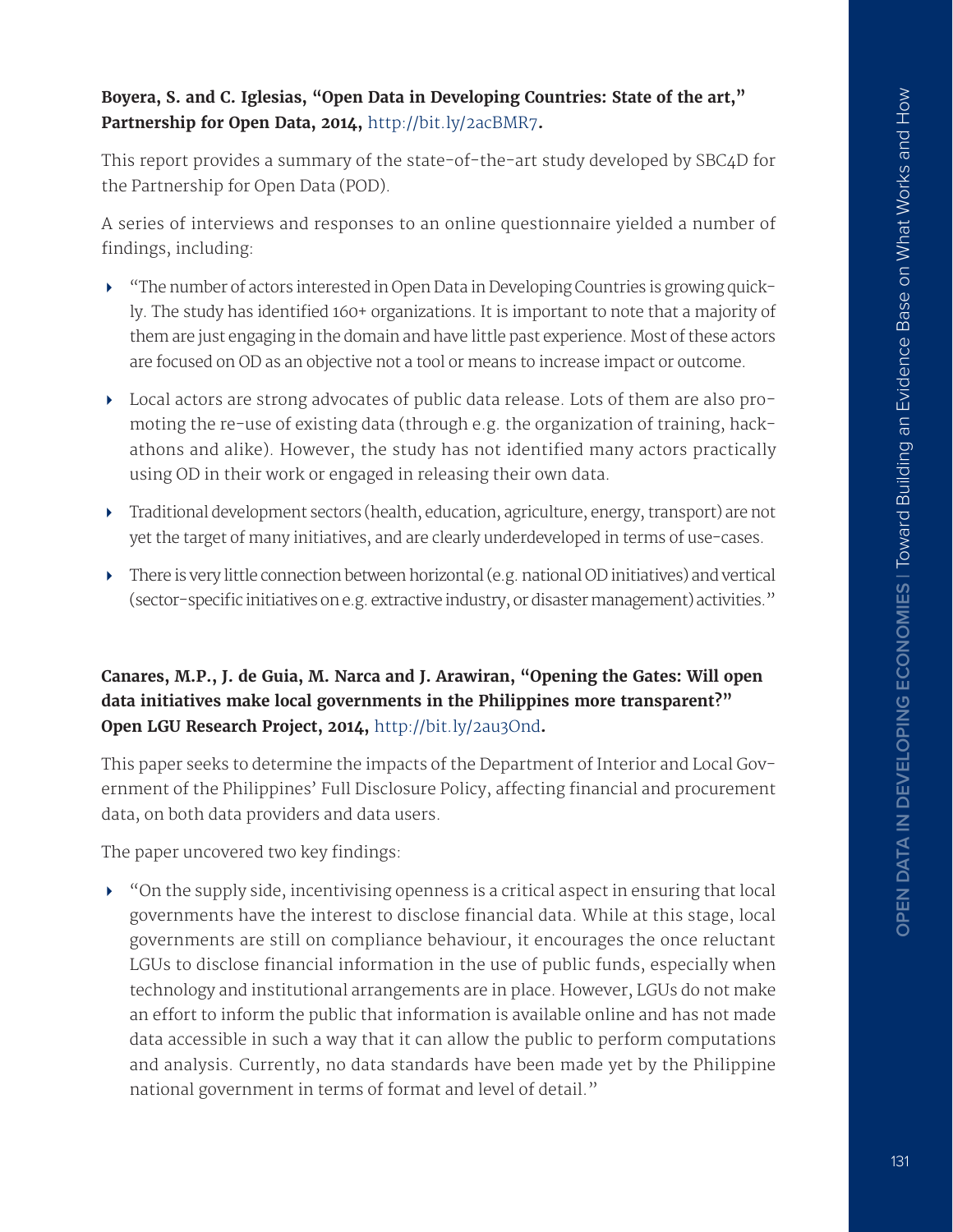- $\triangleright$  "On the demand side, there is limited awareness on the part of the public, and more particularly the intermediaries (e.g. business groups, civil society organizations, research institutions), on the availability of data, and thus, its limited use. As most of these data are fnancial in nature, it requires a certain degree of competence and expertise so that they will be able to make use of the data in demanding from government better services and accountability."
- The authors argue that "openness is not just about governments putting meaningful government data out into the public domain, but also about making the public meaningfully engage with governments through the use of open government data." In order to do that, policies should "require observance of open government data standards and a capacity building process of ensuring that the public, to whom the data is intended, are aware and able to use the data in ensuring more transparent and accountable governance."

#### **Canares, M., M. Narca and D. Marcial, "Enhancing Citizen Engagement Through Open Government Data," ODDC, 2015,** <http://bit.ly/2aJMhfS>**.**

This research paper seeks to gain a greater understanding of how civil society organizations can increase or initiate their use of open data. The study is based on research conducted in two provinces in the Philippines where civil society organizations in Negros Oriental province were trained, and in the Bohol province were mentored on accessing and using open data.

The authors seek to answer three central research questions:

- What do CSOs know about open government data? What do they know about government data that their local governments are publishing in the web?
- What do CSOs have in terms of skills that would enable them to engage meaningfully with open government data?
- How best can capacity building be delivered to civil society organizations to ensure that they learn to access and use open government data to improve governance?
- They provide a number of key lessons, including:
- $\triangleright$  Baseline conditions should inform capacity building approach.
- Data use is dependent on data supply.
- Open data requires accessible and stable internet connection.
- $\rightarrow$  Open data skills are important but insufficient.
- Outcomes, and not just outputs, prove capacity improvements.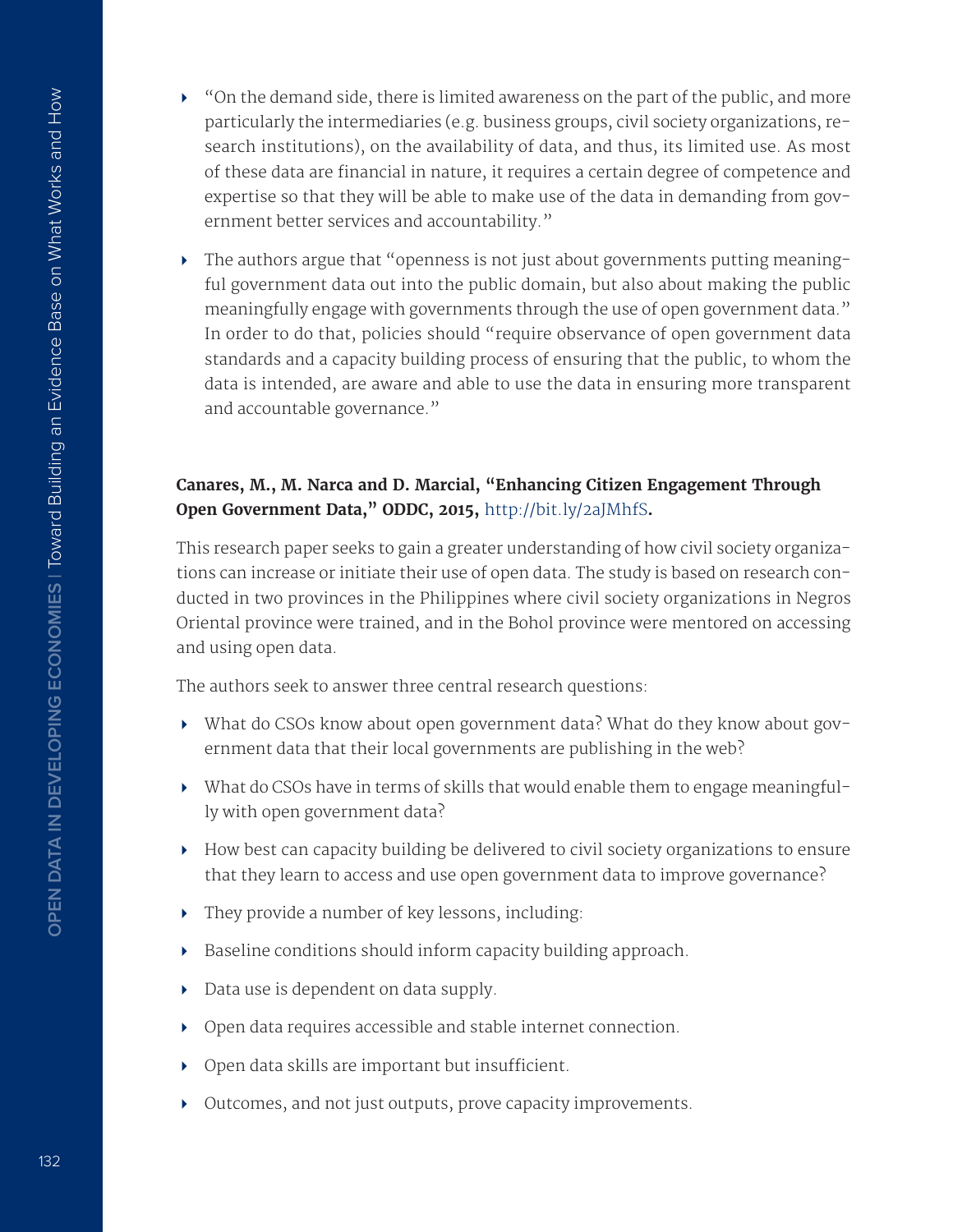#### **Chiliswa, Zacharia, "Open Government Data for Efective Public Participation: Findings of a case study research investigating the Kenya's open data initiative in urban slums and rural settlements," ODDC, April 2014,** <http://bit.ly/2au8E4s>**.**

This research report is the product of a study of two urban slums and a rural settlement in Nairobi, Mobasa and Isiolo County, respectively, aimed at gaining a better understanding of the awareness and use of Kenya's open data.

The study had four organizing objectives:

- "Investigate the impact of the Kenyan Government's open data initiative and to see whether, and if so how, it is assisting marginalized communities and groups in accessing key social services and information such as health and education;
- Understand the way people use the information provided by the Open Data Initiative;
- $\blacktriangleright$  Identify people's trust in the information and how it can assist their day-to-day lives;
- Examine ways in which the public wish for the open data initiative to improve, particularly in relation to governance and service delivery."

The study uncovered four central findings about Kenya's open data initiative:

- "There is a mismatch between the data citizens want to have and the data the Kenya portal and other intermediaries have provided.
- Most people go to local information intermediaries instead of going directly to the government data portals and that there are few connections between these intermediaries and the wider open data sources.
- Currently the rural communities are much less likely to seek out government information.
- The kinds of data needed to support service delivery in Kenya may be diferent from those needed in other places in the world."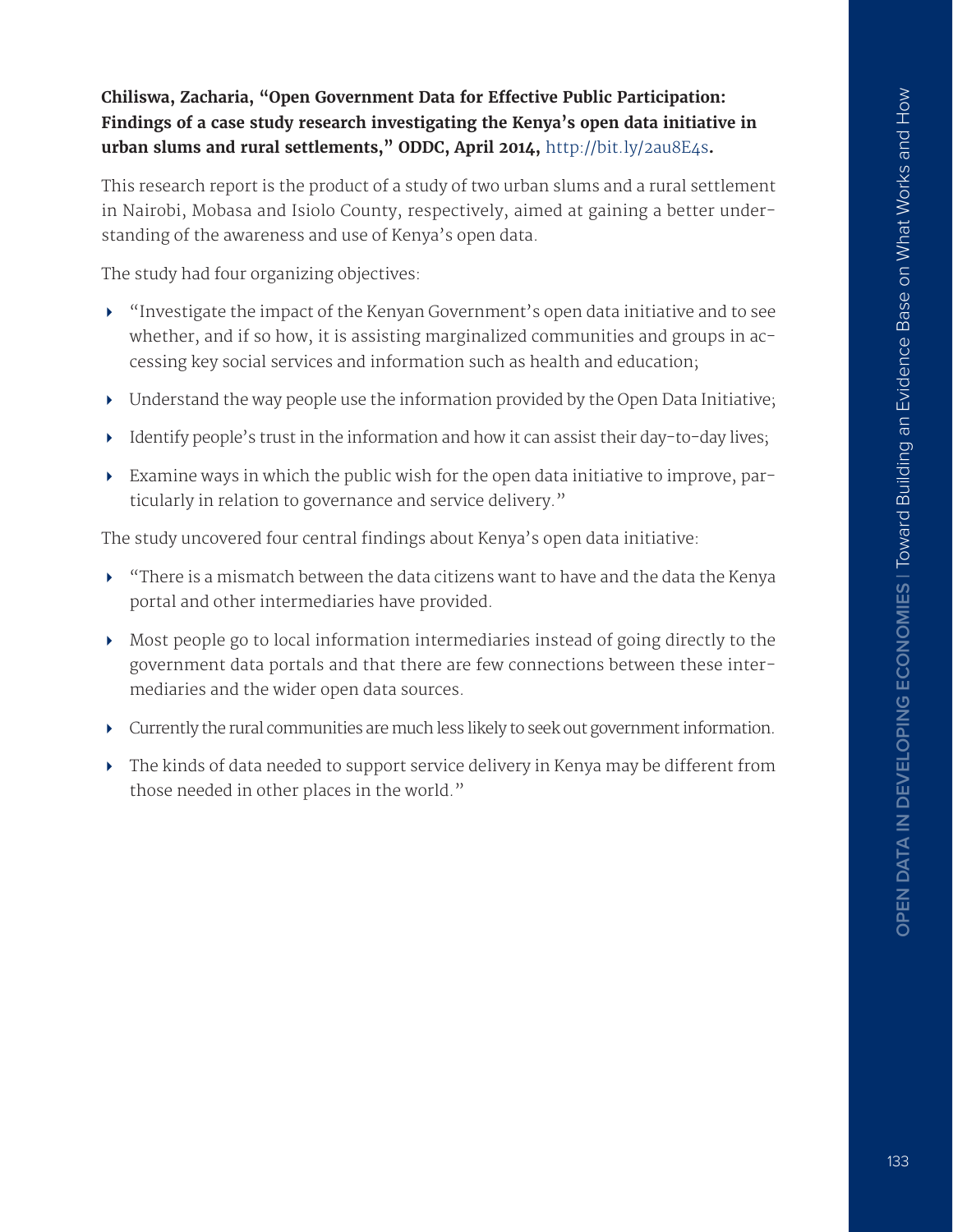**Chattapadhyay, Sumandro, "Opening Government Data through Mediation: Exploring the roles, practices and strategies of data intermediary organisations in India," ODDC, 2014,** <http://bit.ly/2au3F37>**.**

This report seeks to gain a greater understanding of the current practice following the Government of India's 2012 National Data Sharing and Accessibility Policy.

Cattapadhyay examines the open government data practices of "various (non-governmental) 'data intermediary organisations' on the one hand, and implementation challenges faced by managers of the Open Government Data Platform of India on the other."

The report's objectives are:

- To undertake a provisional mapping of government data related activities across diferent sectors to understand the nature of the "open data community" in India
- To enrich government data/information policy discussion in India by gathering evidence and experience of (nongovernmental) data intermediaries regarding their actual practices of accessing and sharing government data, and their utilization of the provisions of NDSAP and RTI act
- $\triangleright$  To critically reflect on the nature of open data practices in India

## **Lwanga-Ntale, Charles, Beatrice Mugambe, Bernard Sabiti and Peace Nganwa, "Understanding How Open Data Could Impact Resource Allocation for Poverty Eradication in Kenya and Uganda," ODDC, 2014,** <http://bit.ly/2aHqYKi>**.**

This paper examines case studies from Uganda and Kenya to explore an open data movement seeking to address "age-old" issues including "transparency, accountability, equity, and the relevance, effectiveness and efficiency of governance."

The authors focus both on the role "emerging open data processes in the two countries may be playing in promoting citizen/public engagement and the allocation of resources," and the "possible negative impacts that may emerge due to the 'digital divide' between those who have access to data (and technology) and those who do not.

They offer a number of recommendations to the government of Uganda and Kenya that could be more broadly applicable, including:

- $\triangleright$  Promote sector and cross sector specific initiatives that enable collaboration and transparency through diferent e-transformation strategies across government sectors and agencies.
- Develop and champion the capacity to drive transformation across government and to advance skills in its institutions and civil service.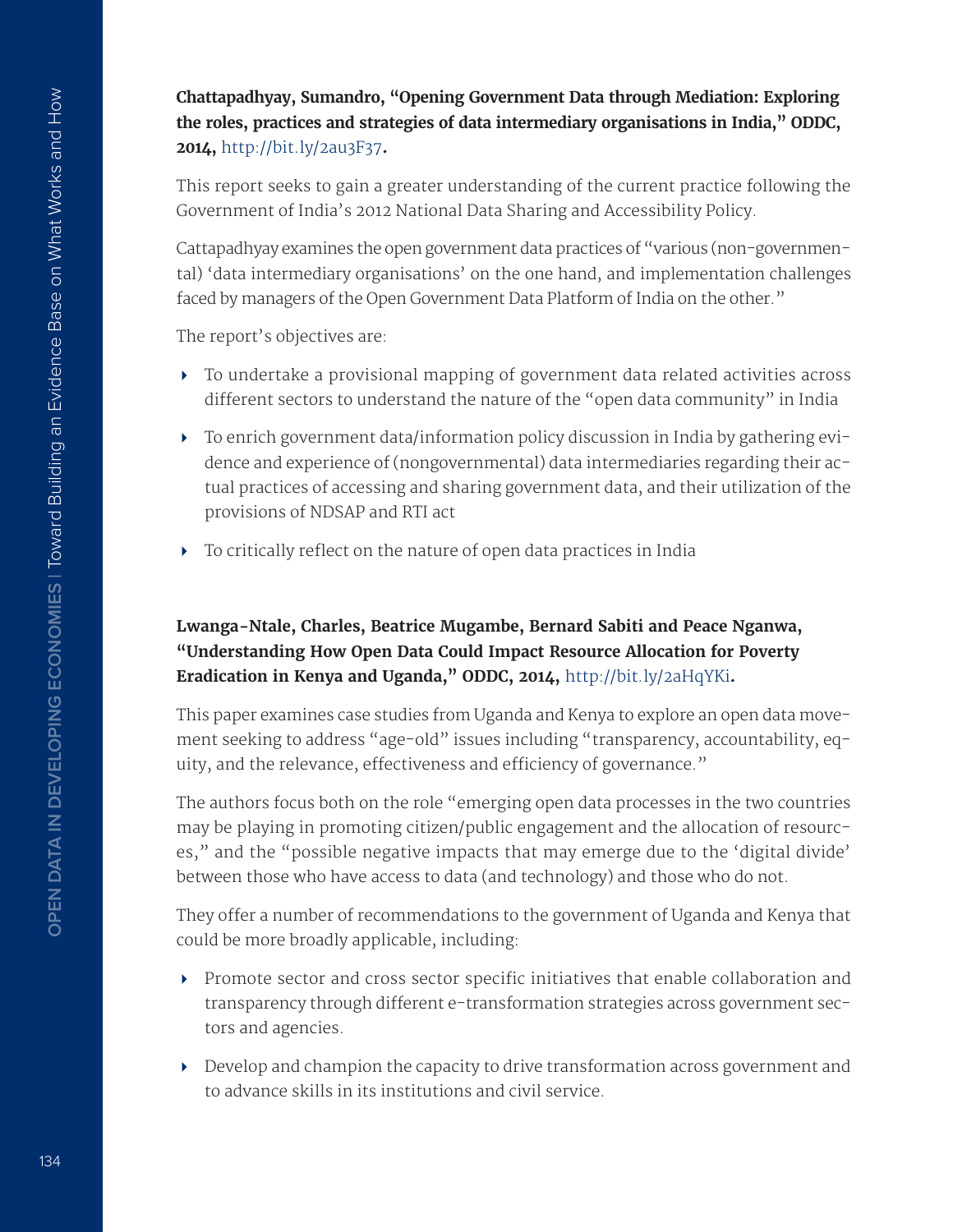## **SAPKOTA, KRISHNA, "EXPLORING THE EMERGING IMPACTS OF OPEN AID DATA AND BUDGET DATA IN NEPAL," FREEDOM FORUM, AUGUST 2014,**  [HTTP://BIT.LY/2AP0Z5G](http://bit.ly/2ap0z5G)**.**

This research report seeks to answer five key questions regarding the opening of aid and budget data in Nepal:

- What is the context for open aid and budget data in Nepal?
- What sorts of budget and aid information is being made available in Nepal?
- What is the governance of open aid and budget data in Nepal?
- How are relevant stakeholders making use of open aid and budget data in Nepal?
- What are the emerging impacts of open aid and budget data in Nepal?

The study uncovered a number of findings, including

"Information and data can play an important role in addressing key social issues, and that whilst some aid and budget data is increasingly available, including in open data formats, there is not yet a sustainable supply of open data direct from official sources that meet the needs of the diferent stakeholders we consulted."

"Expectations amongst government, civil society, media and private sector actors that open data could be a useful resource in improving governance, and we found some evidence of media making use of data to drive stories more when they had the right skills, incentives and support."

"The context of Nepal also highlights that a more critical perspective may be needed on the introduction of open data, understanding the specific opportunities and challenges for open data supply and use in a country that is currently undergoing a period of constitutional development, institution building and deepening democracy."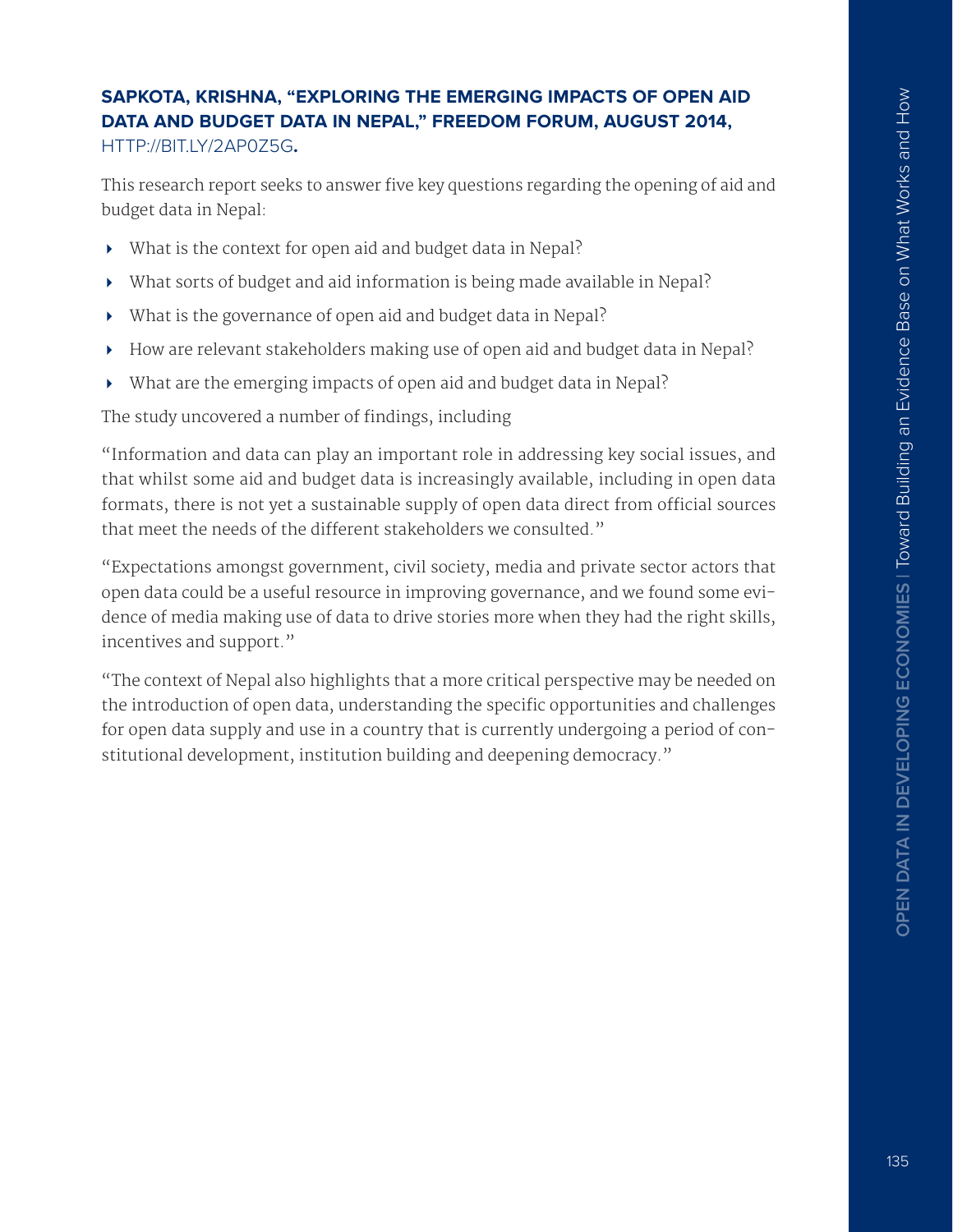#### **SRIVASTAVA, NIDHI, VEENA AGARWAL, ANMOL SONI, SOUVIK BHATTACHARJYA, BIBHU P. NAYAK, HARSHA MEENAWAT AND TARUN GOPALAKRISHNAN, "OPEN GOVERNMENT DATA FOR REGULATION OF ENERGY RESOURCES IN INDIA,"ODDC, 2014,** [HTTP://BIT.LY/2AU9OXF](http://bit.ly/2au9oXf)**.**

This research paper examines "the availability, accessibility and use of open data in the extractive energy industries sector in India."

The authors describe a number of challenges being faced by:

#### **Data suppliers and intermediaries:**

- Lack of clarity on mandate
- $\rightarrow$  Agency specific issues
- Resource challenges
- Privacy issues of commercial data and contractual constraints
- **Formats for data collection**
- Challenges in providing timely data
- Recovery of costs and pricing of data
- ▶ Data users
- Data available but inaccessible
- Data accessible but not usable
- ▶ Timeliness of data

#### **They make a number of recommendations for addressing these challenges focusing on:**

- Policy measures
- **Improving data quality**
- **Improving effectiveness of data portal**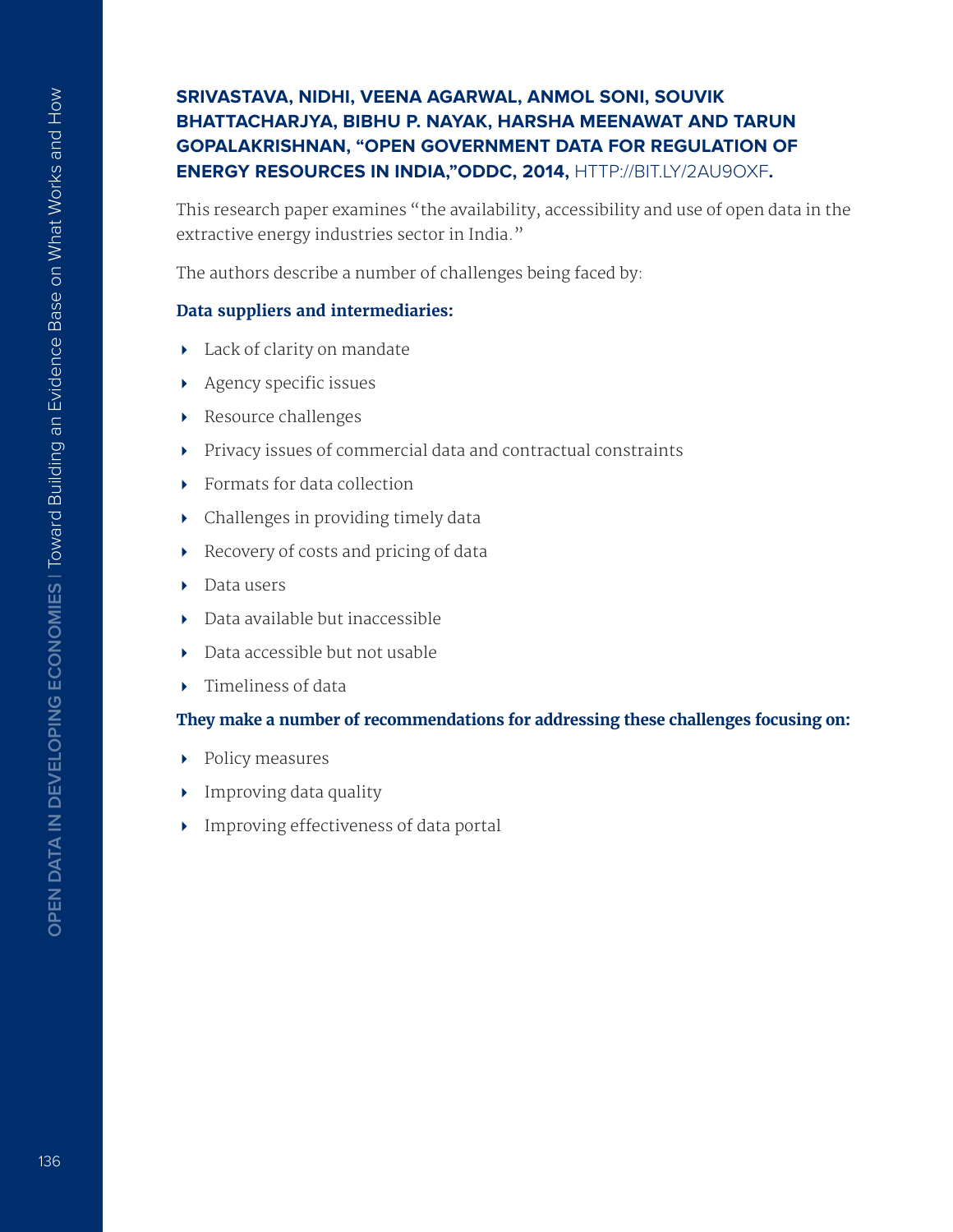#### **VAN SCHALKWYK, FRANÇOIS, MICHAEL CAŇARES, SUMANDRO CHATTAPADHYAY AND ALEXANDER ANDRASON "OPEN DATA INTERMEDIARIES IN DEVELOPING COUNTRIES," ODDC, 2015,** [HTTP://BIT.LY/2AJZTWI](http://bit.ly/2aJztWi)**.**

This paper seeks to provide "a more socially nuanced approach to open data intermediaries," moving beyond the traditional approach wherein data intermediaries are "presented as single and simple linkages between open data supply and use."

The study's analysis draws on cases from the Emerging Impacts of Open Data in Developing Countries (ODDC) project.

The authors provide a working defnition of open data intermediaries: An open data intermediary is an agent:

- positioned at some point in a data supply chain that incorporates an open dataset
- **positioned between two agents in the supply chain**
- facilitates the use of open data that may otherwise not have been the case

One of the study's key findings is that, "Intermediation does not only consist of a single agent facilitating the flow of data in an open data supply chain; multiple intermediaries may operate in an open data supply chain, and the presence of multiple intermediaries may increase the probability of use (and impact) because no single intermediary is likely to possess all the types of capital required to unlock the full value of the transaction between the provider and the user in each of the fields in play."

#### **VAN SCHALKWYK, FRANÇOIS, MICHELLE WILLMERS AND TOBIAS SCHONWETTER, "EMBEDDING OPEN DATA PRACTICE," ODDC, 2015,** [HTTP://BIT.LY/2AHT5XU](http://bit.ly/2aHt5xu)**.**

This research paper was developed as part of the ODDC Phase 2 project and seeks to address the "insufficient attention paid to the institutional dynamics within governments and how these may be impeding open data practice."

The study focuses in particular on open data initiatives in South Africa and Kenya, leveraging a conceptual framework to allow for meaningful comparison between the two countries.

Focusing on South Africa and Kenya, as well as Africa as a whole, the authors seek to address four central research questions:

- Is open data practice being embedded in African governments?
- What are the possible indicators of open data practice being embedded?
- What do the indicators reveal about resistance to or compliance with pressures to adopt open data practice?

What are different effects of multiple institutional domains that may be at play in gov-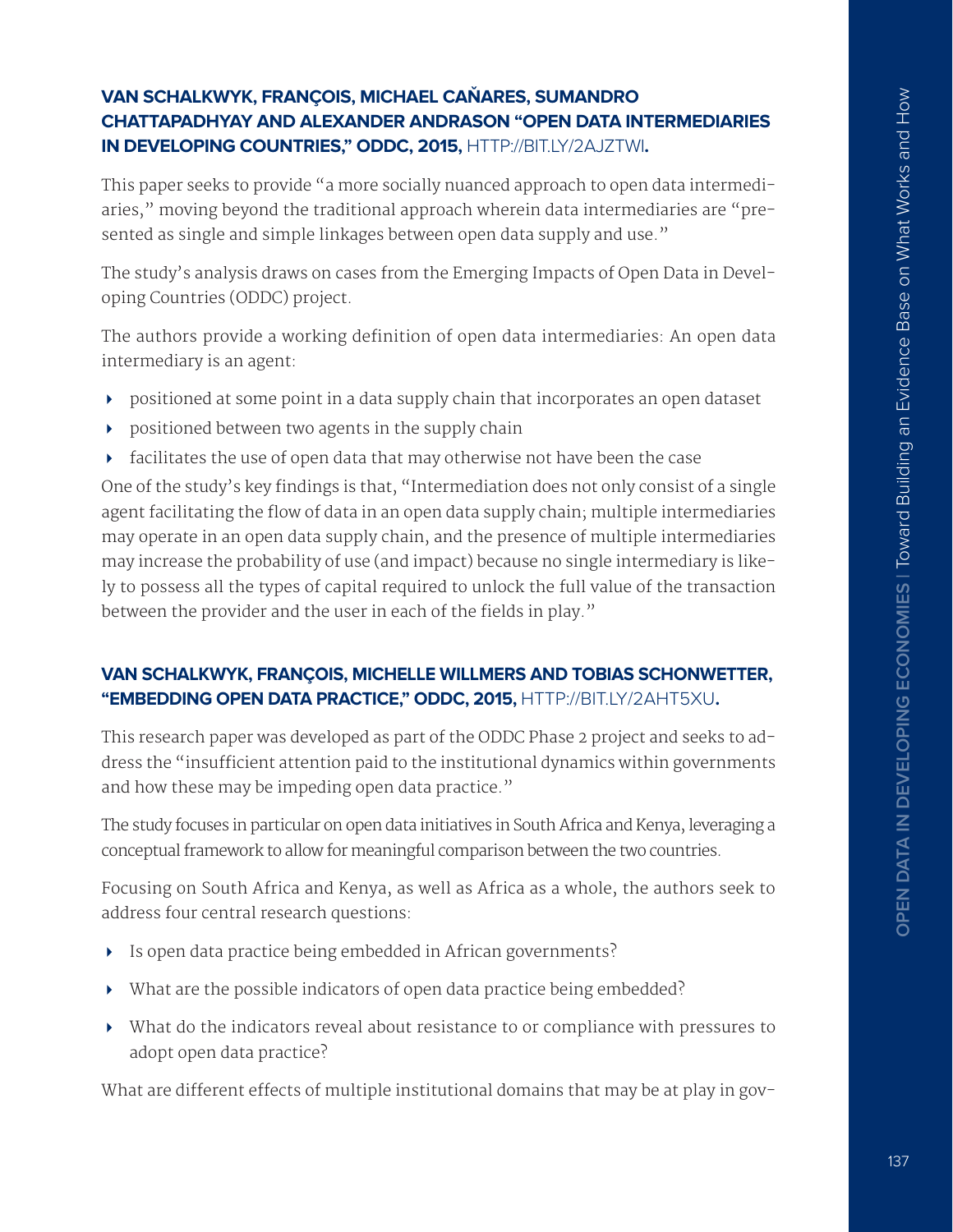ernment as an organization?

## **VAN SCHALKWYK, FRANCOIS, MICHELLE WILLMERS, AND LAURA CZERNIEWICZ, "CASE STUDY: OPEN DATA IN THE GOVERNANCE OF SOUTH AFRICAN HIGHER EDUCATION," ODDC, 2014,** [HTTP://BIT.LY/2AMGIFB](http://bit.ly/2amgIFb)**.**

This research report uses the South African Centre for Higher Education Transformation (CHET) open data platform as a case study to examine "the supply of and demand for open data as well as the roles of intermediaries in the South African higher education governance ecosystem."

The report's findings include:

- There are concerns at both government and university levels about how data will be used and (mis)interpreted, and this may constrain future data supply. Education both at the level of supply (DHET) and at the level of use by the media in particular on how to improve the interpretability of data could go some way in countering current levels of mistrust. Similar initiatives may be necessary to address uneven levels of data use and trust apparent across university executives and councils."
- "Open data intermediaries increase the accessibility and utility of data. While there is a rich publicly-funded dataset on South African higher education, the data remains largely inaccessible and unusable to universities and researchers in higher education studies. Despite these constraints, the fndings show that intermediaries in the ecosystem are playing a valuable role in making the data both available and useable."
- "Open data intermediaries provide both supply-side as well as demand-side value. CHET's work on higher education performance indicators was intended not only to contribute to government's steering mechanisms, but also to contribute to the governance capacity of South African universities. The fndings support the use of CHET's open data to build capacity within universities. Further research is required to confirm the use of CHET data in state-steering of the South African higher education system, although there is some evidence of CHET's data being referenced in national policy documents."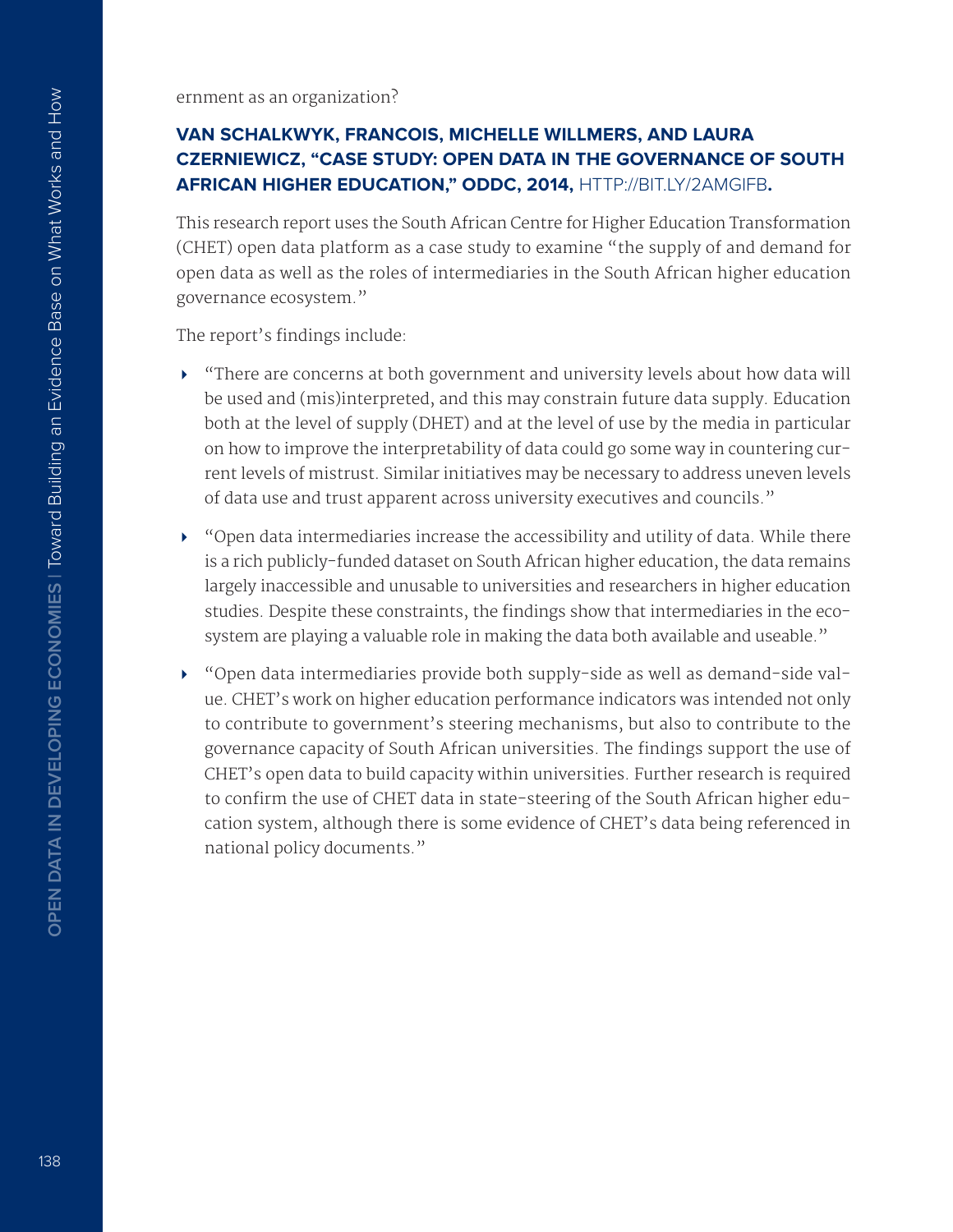#### **VERHULST, STEFAAN AND ANDREW YOUNG, "OPEN DATA IMPACT: WHEN DEMAND AND SUPPLY MEET," THE GOVLAB, 2016,** [HTTP://BIT.LY/1LHKQPO](http://bit.ly/1LHkQPO)**.**

This report provides a taxonomy of the impacts open data is having on a number of countries around the world, comprising:

- Improving Government
- Empowering Citizens
- Creating Opportunity
- Solving Public Problems

The authors describe four key enabling conditions for creating impactful open data initiatives:

- Partnerships
- Public Infrastructure
- ▶ Policies and Performance Metrics
- $\triangleright$  Problem Definition

The report is based on 19 case studies on open data initiatives, including many from developing economies, such as:

- Mexico's Mejora Tu Escuela
- Open Education Information in Tanzania
- ▶ Kenya's Open Duka
- Indonesia's Kawal Pemilu
- Battling Ebola in Sierra Leone